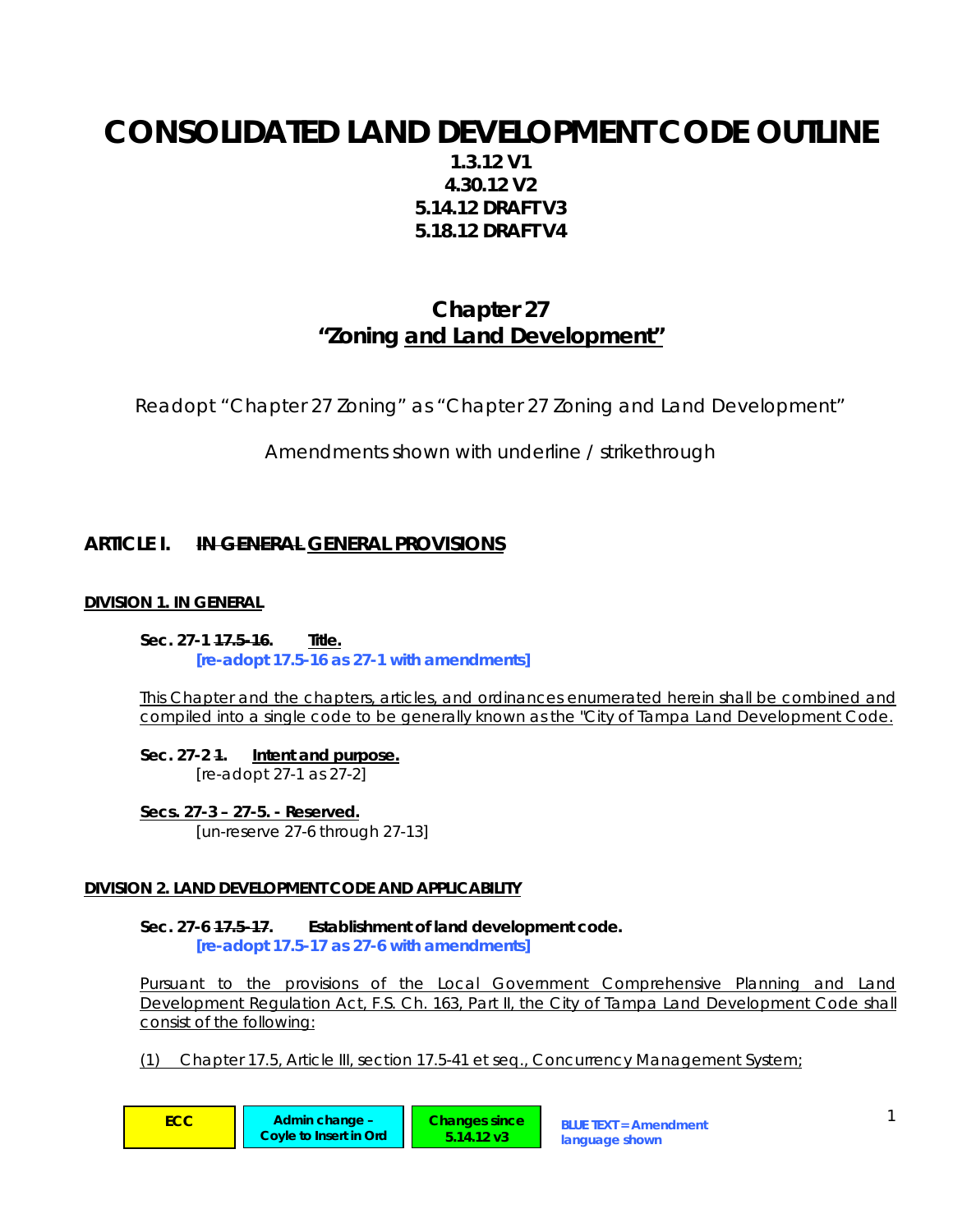- (2) Potable Water Wellfield Protection Ordinance;
- (3) Section 21-6, Alternative Materials and Methods of Construction, Section 21-7, Borrow Pits, Mines, Section 21-8, Drainage Patterns, Section 21-9, Protection of Public Drainage Systems;
- (4) Chapter 22, section 22-134, Transit Stop Facilities, and Chapter 22, section 22-314 et seq., Driveways;
- (5) Chapter 23, Subdivision;
- (6) Sections 25-68 through 25-75, Relating to Transportation Impact Fees;
- (7) Section 26-118, Required use of Sanitary Sewer;
- (8) Chapter 27, Zoning and Land Development;
- (9) Chapter 43 of the 1971 Code, Zoning."

#### **Sec. 27-7 21. Area of coverage of chapter.**

*[re-adopt 27-21as 27-7)* 

**Sec. 27-8 22. Zoning affects all lands, water, structures, uses and occupancies.**  *[re-adopt 27-22 as 27-8)* 

**Sec. 27-9 23. Zoning affects height and bulk of buildings, population density, lot coverage, yards and other open spaces, off-street parking and loading and other matters.** 

*[re-adopt 27-23 as 27-9)* 

**Sec. 27-10 24. Certain requirements for one structure or use not to be used to meet requirements for another.** 

*[re-adopt 27-24 as 27-10)* 

- **Sec. 27-11 25. Creation of new lots; reduction of lot or yard dimensions below minimum requirements.**  *[re-adopt 27-25 as 27-11)*
- **Sec. 27-12 26. Action where zoning lot contains two or more district designations.**  *[re-adopt 27-26 as 27-12]*
- **Sec. 27-13 27. Calculation and rounding.**  *[re-adopt 27-27 as 27-13]*

**Secs. 27-14 – 27-20. Reserved.**

## **DIVISION 3. CONSISTENCY MATRIX AND ZONING ATLAS**

**Sec. 27-21 2. Consistency matrix.**  *[re-adopt 27-2 as 27-21 with amendments]* 

*\*\*CORRECT table to add SH districts\*\** 

**Sec. 27-22 46. Division of city into zoning districts; identification in official zoning atlas.**  *[re-adopt 27-46 as 27-22)* 

> **Changes since 5.14.12 v3**

**Sec. 27-23 47. Official zoning atlas--Adoption.**  *[re-adopt 27-47 as 27-23]*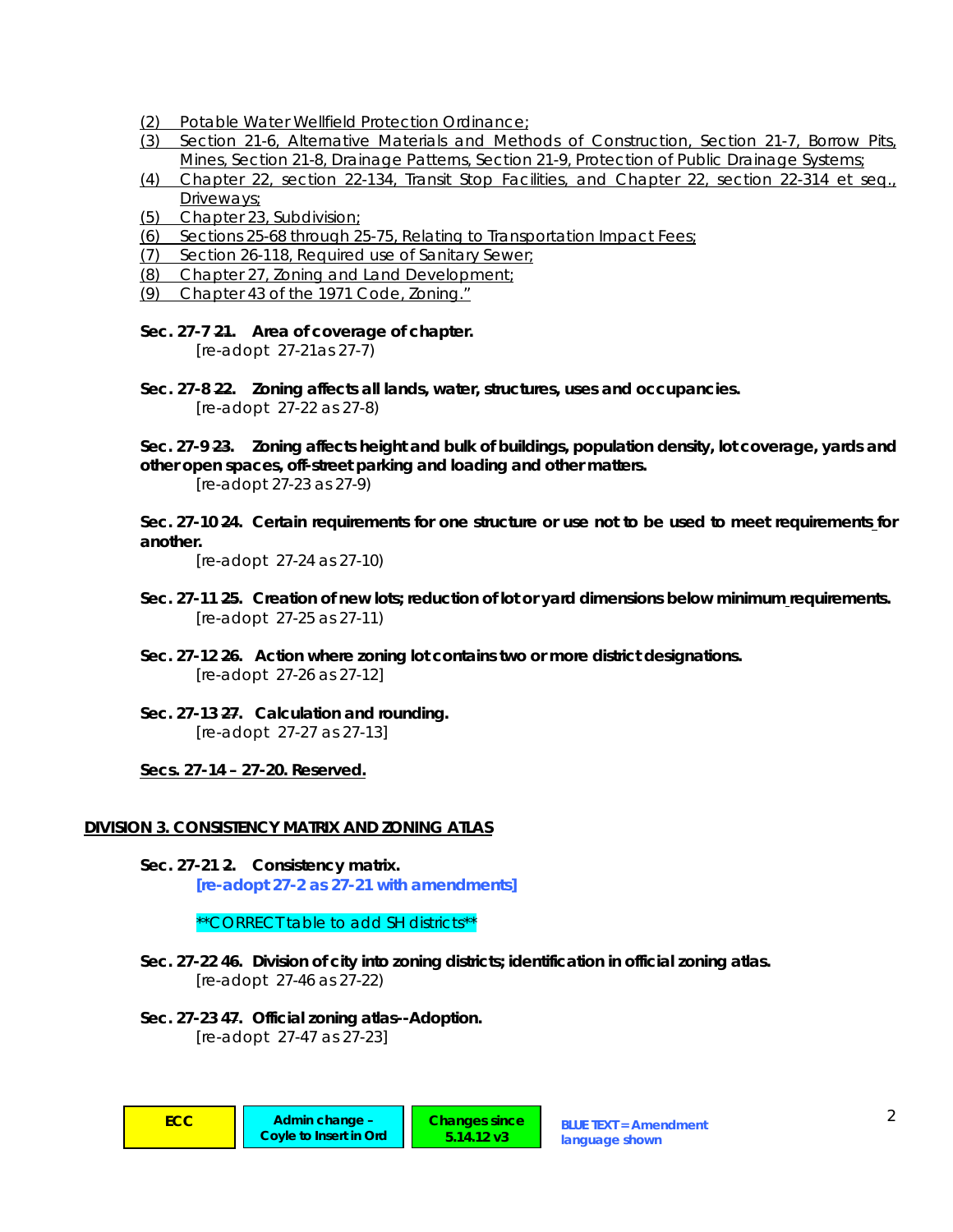#### **Sec. 27-24 48. Same--Inset maps.**

*[re-adopt 27-48 as 27-24]* 

- **Sec. 27-25 49. Same--Other supplements.**  *[re-adopt 27-49 as 27-25]*
- **Sec. 27-26 50. District regulations extend to all portions of districts surrounded by boundaries.**  *[re-adopt 27-50 as 27-26]*
- **Sec. 27-27 51. Rules where there is uncertainty as to boundaries.**  *[re-adopt 27-51 as 27-27]*
- **Sec. 27-28 52. Official Zoning Atlas--Location.**  *[re-adopt 27-52 as 27-28 with amendments]*

The official zoning atlas shall be maintained and located in the office of Land Development Coordination.

- **Sec. 27-29 53. Authentication; recording of nature and dates of amendments.**  *[re-adopt 27-53 as 27-29]*
- **Sec. 27-30 54. Unauthorized changes prohibited.**  *[re-adopt 27-54 as 27-30]*
- **Sec. 27-31 55. Final authority.**  *[re-adopt 27-55 as 27-31]*
- **Sec. 27-32 56. Retention of earlier zoning maps or atlases.**  *[re-adopt 27-56 as 27-32]*

#### **Secs. 27-33 – 27-40. Reserved.**

#### **DIVISION 4. DEFINITIONS**

- **Sec. 27-41 543. Interpretation of terms or words.**   *[re-adopt 27-543 as 27-41 with amendments]*
- (b) Terms not defined in this article shall have the meanings customarily assigned to them.

## **Sec. 27-42 544. Definitions of groupings of various districts.**

 *[re-adopt 27-544 as 27-42 with amendments]* 

- (b) *Office districts.* Where the phrases "all office districts," "office districts," "zoned office," "office zoned" or phraseology of similar intent are used in this chapter, the phrases shall be construed to include the following districts: RO, RO-1, OP, OP-1, and YC-3, SH-RO, **SH-Q**, SH-PD and planned development districts (PD and PD-A) approved primarily for office uses.
- (c) *Commercial districts.* Where the phrases "commercial districts," "zoned commercial or commercially," "commercially zoned" or phraseology of similar intent are used in this chapter, the phrases shall be construed to include the following districts: CN, CG, CI, YC-1, YC-5, YC-6,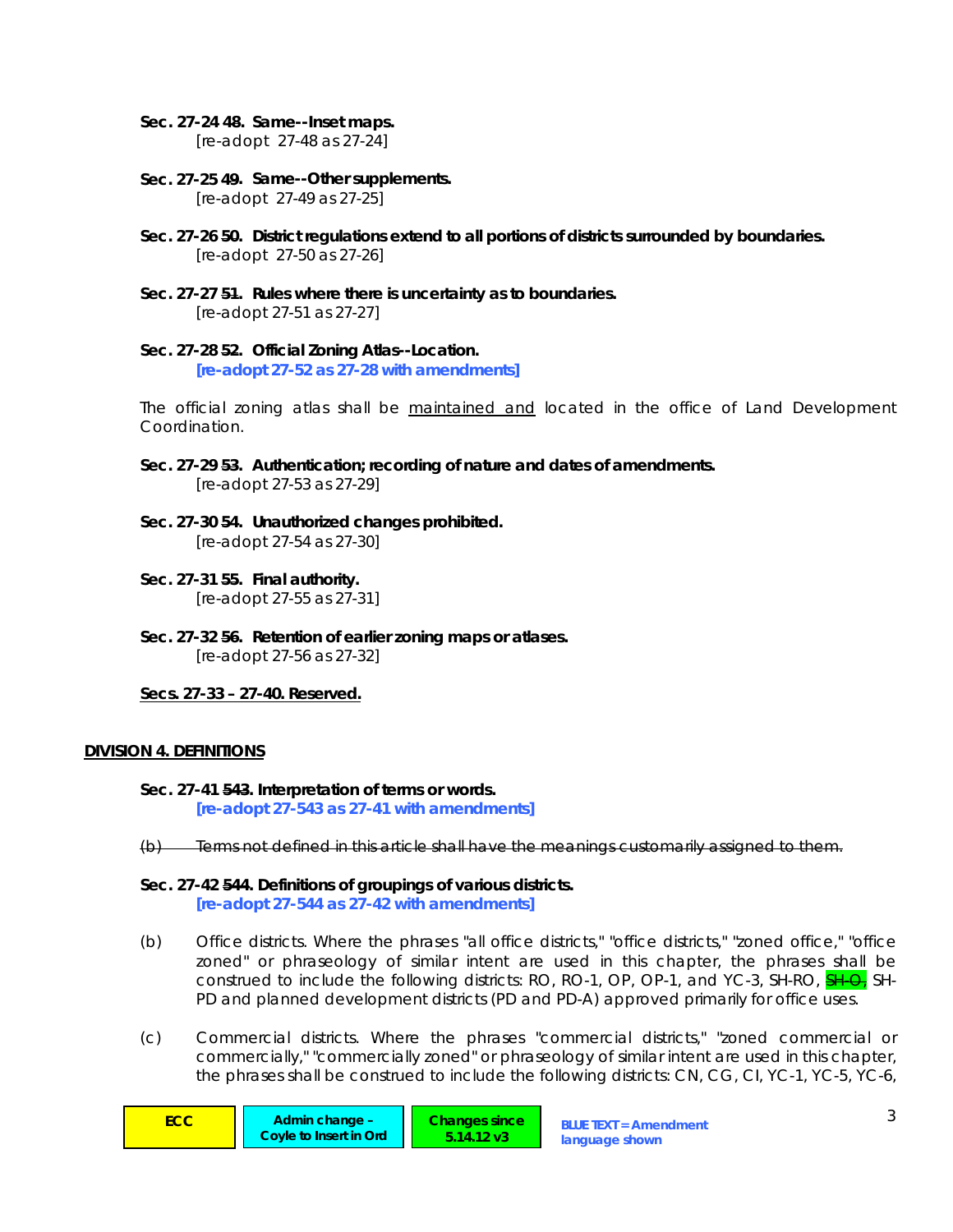and YC-7, **SH-CN**, SH-CG, SH-CI, SH-PD and planned development districts (PD and PD-A) approved primarily for commercial uses.

**Sec. 27-43 544. Definitions.**   *[re-adopt 27-545 as 27-43]* 

**Secs. 27-44 – 27-50. Reserved.**

## **ARTICLE II. APPLICATION OF REGULATIONS ADMINISTRATION AND GENERAL PROCEDURES**

#### **DIVISION 1. ESTABLISHMENT OF ADMINISTRATIVE OFFICER, DUTIES, AND PROCEDURES**

**Sec. 27-51 366. Establishment of administrative officer.**   *[re-adopt 27-366 as 27-51 with amendments]* 

The provisions of this chapter shall be administered by the Zoning Administrator, who shall be designated by the PDD Director <del>Director of Growth Management and Development Services</del>.

**Sec. 27-52 367. Duties of the Zoning Administrator.**   *[re-adopt 27-367 as 27-52]* 

**Sec. 27-53 368. Written Determinations by the Zoning Administrator generally; types; processes; limitations.** 

 *[re-adopt 27-368 as 27-53]* 

- **Sec. 27-54 368.1. Process for Applications for Written Determinations as Formal Decisions.**   *[re-adopt 27-368.1 as 27-54]*
- **Sec. 27-55 368.2. Process for Applications for Written Determinations as Certifications.**   *[re-adopt 27-368.2 as 27-55]*
- **Sec. 27-56 368.3. Process for Applications for Written Determinations as Advisory Opinions.**   *[re-adopt 27-368.3 as 27-56]*
- **Sec. 27-57 369. Exhaustion of remedies; limitation on applications for Written Determination.**   *[re-adopt 27-369 as 27-57]*
- **Sec. 27-58 370. Fees.**   *[re-adopt 27-370 as 27-58]*
- **Sec. 27-59 371. Determinations concerning uses not specified.**   *[re-adopt 27-371 as 27-59]*
- **Sec. 27-60 372. Alternative design exception.**   *[re-adopt 27-372 as 27-60]*
- **Sec. 27-61 373. Review.**   *[re-adopt 27-373 as 27-61]*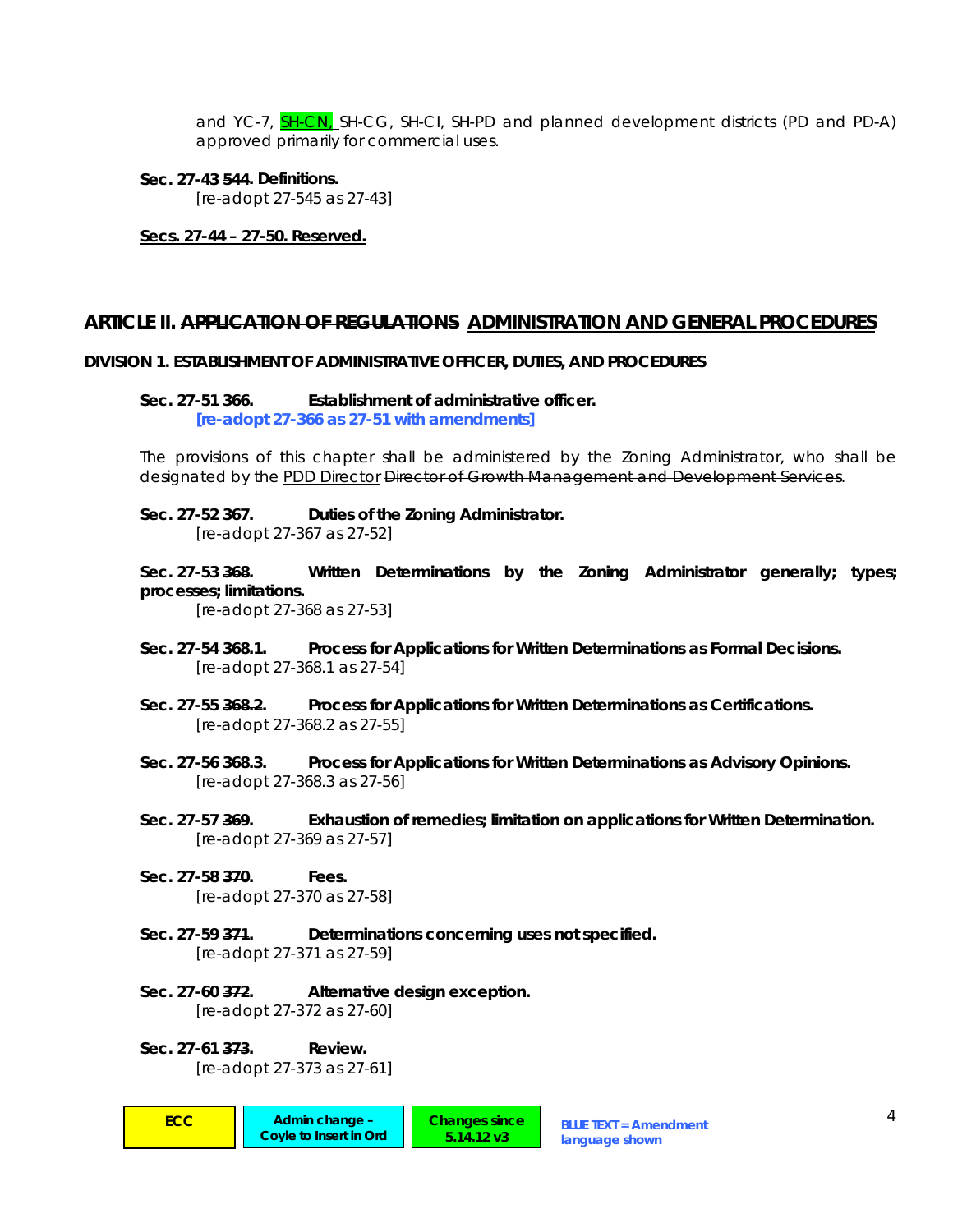# **Secs. 27-62 – 27-65. Reserved.**

### **DIVISION 2. DEVELOPMENT REVIEW & COMPLIANCE PROCEDURES**

#### **Sec. 27-66 156. Intent and purpose.**

 *[re-adopt 27-156 as 27-66 with amendments]* 

The purpose of the development review committee and compliance staff review ("DRC") is to assist prospective developers, the city council and any other decision-making body that may be established to regulate land use within the city. Further, it is the intent of the DRC to provide technical assistance and guidance to achieve compliance with development standards established by this Code and to promote the goals and objectives of the adopted comprehensive plan.

## **SUBDIVISION 1. DEVELOPMENT REVIEW AND COMPLIANCE PROCEDURES FOR GENERAL DEVELOPMENT**

**Sec. 27-157. Establishment. \*\*STRIKE\*\*** 

#### **Sec. 27-67 158. Duties.**   *[re-adopt 27-158 as 27-67 with amendments]*

The **Development Review and Compliance (DRC) staff** shall have the responsibility of reviewing applications for land development proposals as required by the department of business and community services and this chapter decisions and any applicable development review applications that are processed administratively. Land development proposals decisions requiring DRC review shall include but not be limited to land rezoning applications, applications for approvals of special use permits, planned developments and other land development proposals requiring DRC staff review as stated in this chapter.

# **Sec. 27-68 159. Administration and membership review staff, generally.**

 *[re-adopt 27-159 as 27-68 with amendments]* 

HDG The Land Development Coordination Division shall have the responsibility of administering the DRC process through procedures established by the P&D department. The DRC review shall be composed of generally include input from representatives of various city departments and other agencies, including but not limited to the following: department of public works, department of sanitary sewers, water department, legal department, sanitation department, police and fire departments, department of parks, recreation and cultural services, state department of transportation, county school board, county health department, designated land planning agency, Tampa Electric Company, People's Gas, General Telephone, the Federal Housing Administration, the architectural review commission, and the Barrio Latino Commission, as necessary.

#### **Sec. 27-69 160. Meetings.**   *[re-adopt 27-160 as 27-69 with amendments]*

The zoning administrator Land Development Coordination Division, or other division of P&D Department as necessary, shall establish meeting places, dates, and times for the development review committee and compliance staff to carry out the intent of this chapter the City's Land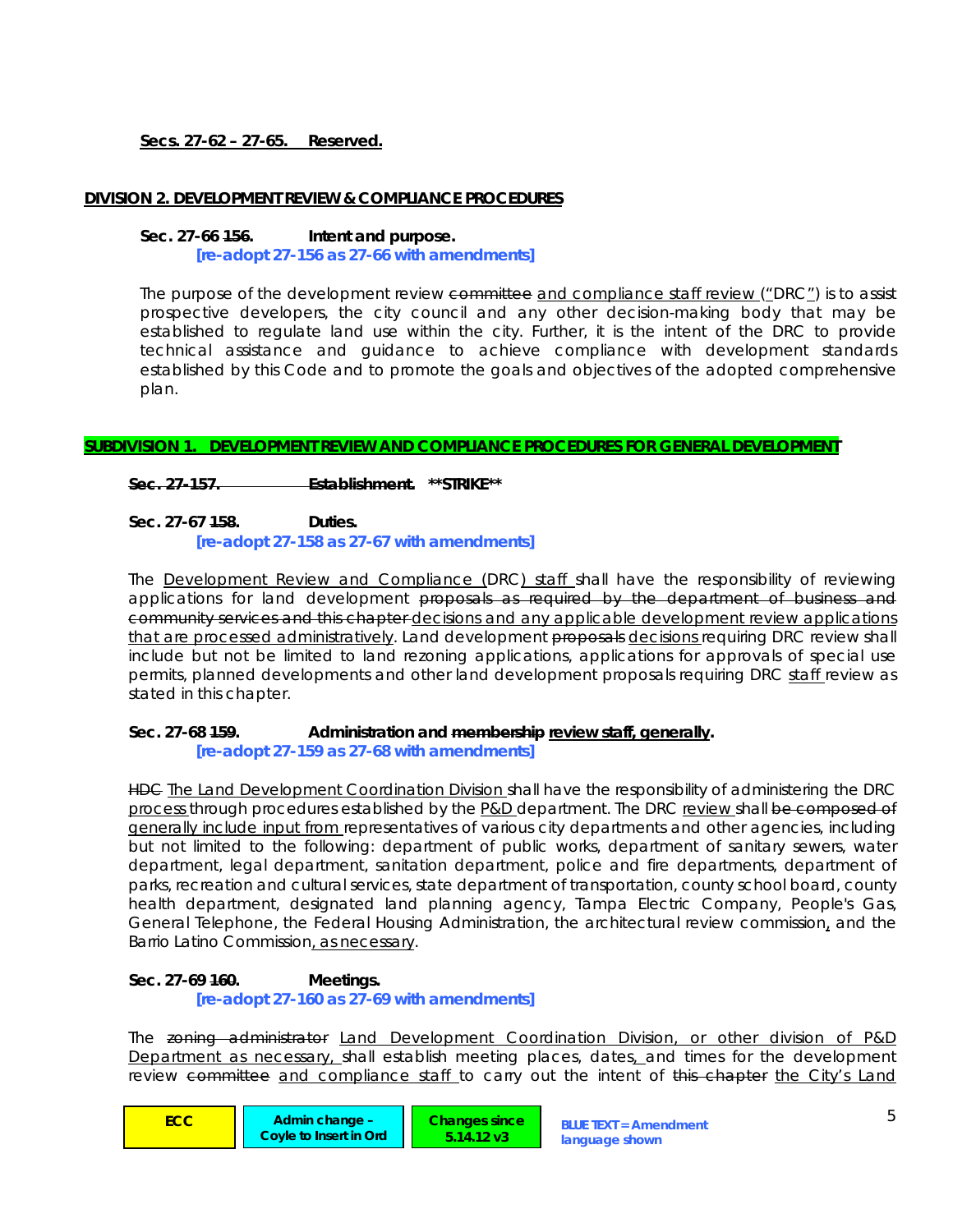Development Code and other applicable development regulations. All meetings of the development review committee shall be open to the public.

## **SUBDIVISION 2. DEVELOPMENT REVIEW AND COMPLIANCE PROCEDURES RELATED TO HISTORIC PRESERVATION**

**Sec. 27-70 215. Historic Preservation Development Review and Compliance staff and procedures ("HPDRC") Committee.** 

 *[re-adopt 27-215 as 27-70 with amendments]* 

- (a) *Establishment.* There is hereby established a committee to be known as the historic preservation development review committee (HPDRC).
- (ab) *Intent and purpose.* The purpose of the HPDRC process is to provide technical assistance and guidance to petitioners applicants whose project requires ARC approval, to achieve compliance with development standards established by this Code, and to promote the goals and objectives of the adopted comprehensive plan.
- (bc) *Administration and membership review staff, generally.* The Historic Preservation Division ARC administrator shall have the responsibility of administering the HPDRC process through procedures established by the P&D department. The HPDRC review shall be composed of generally include input from representatives of various city departments and other agencies, including but not limited to: historic preservation, zoning, public works, parks and recreation, building department, solid waste, stormwater, fire, and transportation, as necessary.
- (cd) *Meetings.* The ARC administrator Historic Preservation Division, or other division of P&D Department as necessary, shall establish meeting places, dates, and times for the HPDRC staff to carry out the intent of this chapter the City's Land Development Code and other applicable development regulations. All meetings with the HPDRC shall be open to the public.
- (de) *Process.* All applications requiring approval by the ARC shall be submitted to the ARC staff, must be submitted by the application deadline date, and must include the items listed in subsection  $(2)(i)$ — $(vi)$ .
	- (1) An application must be determined to be complete by the ARC administrator prior to being scheduled for a public hearing date. Completeness is based on compliance with items identified in subsection (2)(i)—(vi) below. After determination that an application is complete, drawings will be submitted to reviewing departments including, but not limited to, transportation, landscape and tree, and sanitation. Written comments from the reviewing departments are due to the ARC staff within fourteen (14) calendar days from the date of receipt of the complete application and will be read at the HPDRC meeting.
	- (2) The HPDRC staff meeting shall be scheduled by ARC staff the Historic Preservation Division pursuant to the ARC schedule. The meeting shall be coordinated by the ARC administrator and any representatives from the reviewing agencies may participate at the meeting. The following items shall be reviewed at the HPDRC staff meeting, subject to exemption by the ARC staff when it is determined that the item is not required for complete review:

**Changes since 5.14.12 v3**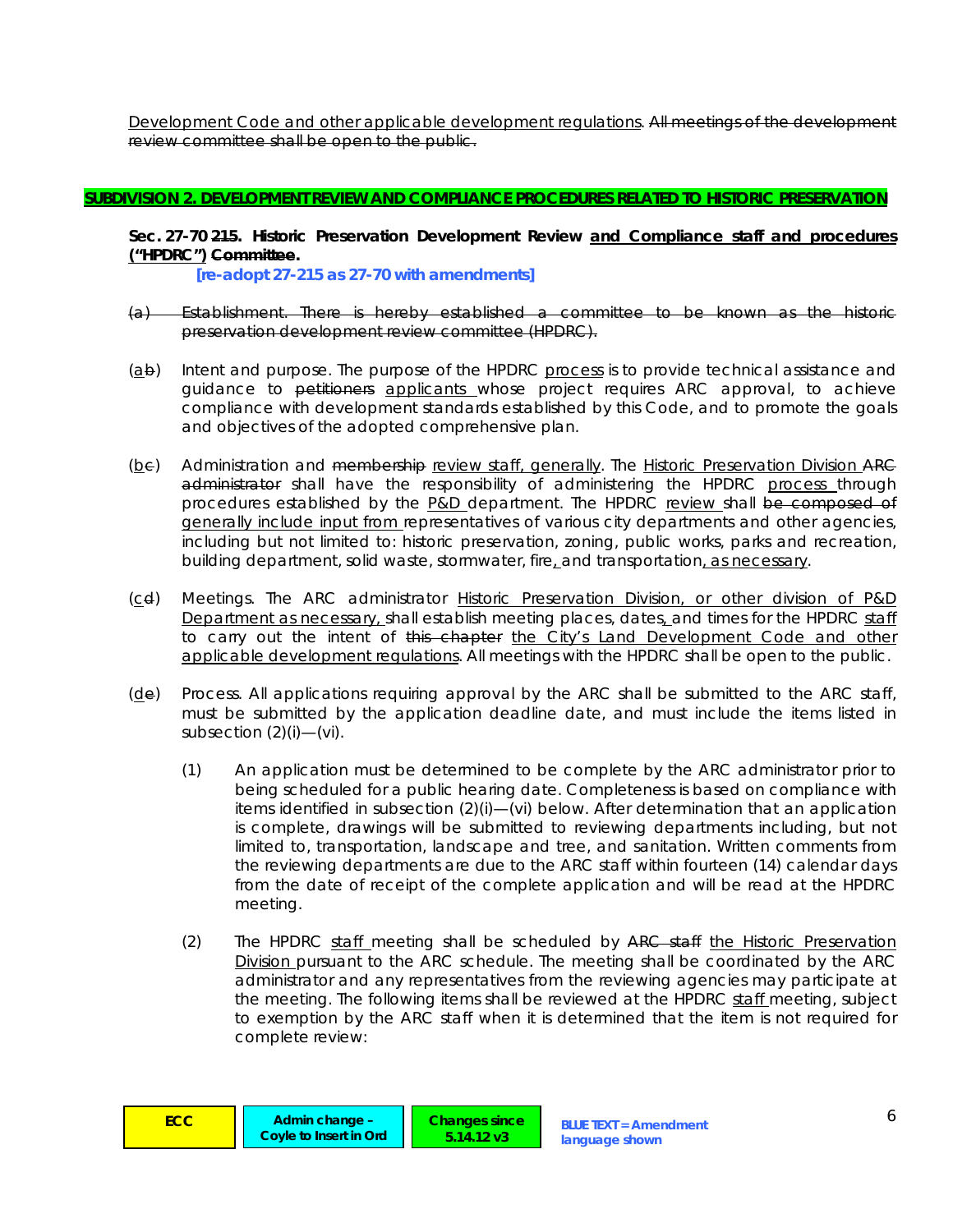- a. Thirteen (13) copies of a site plan including identification of existing and proposed construction, height of structure, setback dimensions, mechanical equipment (heating, ventilation and air conditioning equipment, water heater, etc.), sidewalks, curbs, street, structures on adjacent sites and across the street at  $1" = 10'0".$
- b. Material selection(s).
- c. All elevations and floor plans applicable to the request at one-quarter  $(V_4)$  inch equals one (1) foot zero (0) inches, or a scale approved by the ARC administrator as more appropriate.
- d. Complete demolition plan, when the project includes new construction or an addition to an existing structure.
- e. Information about the building materials to be used, including samples when required by the ARC administrator.
- f. Architectural wall section at three-quarters (¾) inch equals one (1) foot zero (0) inches.

*Electronic submission.* The zoning administrator shall establish criteria for the electronic submittal of various documents requiring approval from the processes specified in this section. The petitioner may, at their option, submit an application electronically for approval; however, said submittal shall adhere to the requirements defined in the application instructions, as set by the zoning administrator.

**Secs. 27-71 – 27-75. Reserved.**

## **DIVISION 3. VARIANCE REVIEW BOARD PROCEDURES (NON-HISTORIC DISTRICT)**

- **Sec. 27-76 341. Authority to grant variances.**   *[re-adopt 27-341 as 27-76]*
- **Sec. 27-77 17.5-71. Establishment; composition and terms; officers; administrator.**   *[re-adopt 17.5-71 as 27-77]*

**Changes since 5.14.12 v3**

- **Sec. 27-78 17.5-72. Meetings, conduct of meetings and voting.**   *[re-adopt 17.5-72 as 27-72]*
- **Sec. 27-79 17.5-73. Powers and duties.**   *[re-adopt 17.5-73 as 27-79]*
- **Sec. 27-80 17.5-74. Application of the variance power.**   *[re-adopt 17.5-74 as 27-80]*
- **Sec. 27-81 17.5-75. Administration; notice; public hearing; decision.**   *[re-adopt 17.5-75 as 27-81]*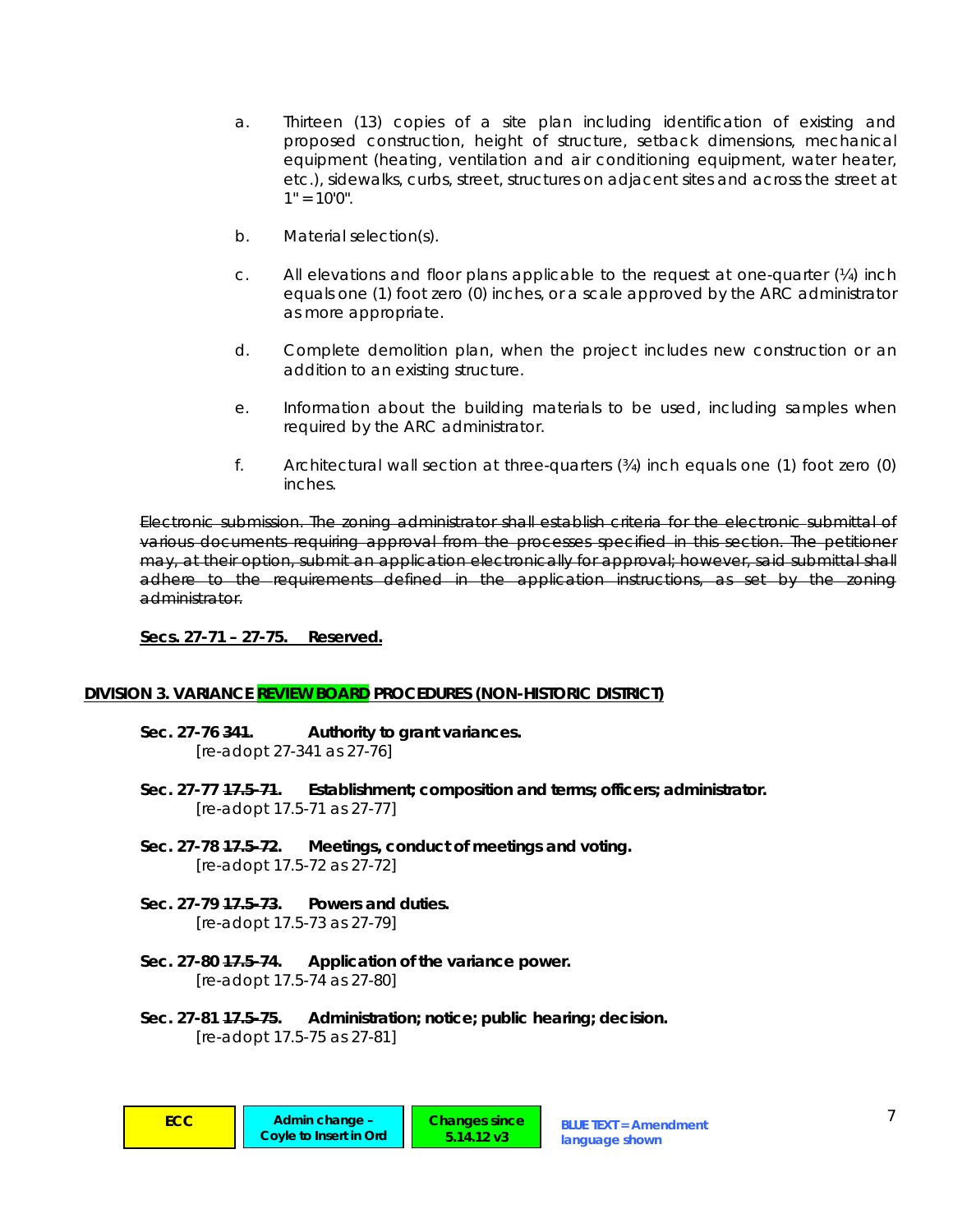- **Sec. 27-82 17.5-76. Stays from further enforcement proceedings; exceptions.**   *[re-adopt 17.5-76 as 27-82]*
- **Sec. 27-83 17.5-77. Effect of denial.**   *[re-adopt 17.5-77 as 27-83]*
- **Sec. 27-84 17.5-78. Appeals.**   *[re-adopt 17.5-78 as 27-84]*

**Secs. 27-85 – 27-90. Reserved.**

#### **DIVISION 4. HISTORIC DISTRICT DESIGN REVIEW; CERTIFICATE OF APPROPRIATENESS; VARIANCE PROCEDURES**

#### **SUBDIVISION 1. BARRIO LATINO COMMISSION (YBOR CITY HISTORIC DISTRICT)**

- **Sec. 27-91 176. Intent.**   *[re-adopt 27-176 as 27-91]*
- **Sec. 27-92 177. Historic district established. (not to include Use Table)**   *[re-adopt 27-177 as 27-92]*
- **Sec. 27-93 178. Authority of city council and Barrio Latino Commission.**   *[re-adopt 27-178 as 27-93]*
- **Sec. 27-94 181. Barrio Latino Commission recommendations.**   *[re-adopt 27-181 as 27-94]*
- **Sec. 27-95 182. Barrio Latino Commission.**   *[re-adopt 27-182 as 27-95]*
- **Sec. 27-96 183. Variance administration; public notice; decision; stay; denial; review.**   *[re-adopt 27-183 as 27-96]*
- **Sec. 27-97 184. Certificate of appropriateness.**   *[re-adopt 27-184 as 27-97]*
- **Sec. 27-98 185. Review criteria.**   *[re-adopt 27-185 as 27-98]*
- Sec. 27-99 <del>186</del>. **Interior arrangement not considered.**  *[re-adopt 27-186 as 27-99]*
- **Sec. 27-100 187. Review of application by commission.**   *[re-adopt 27-187 as 27-100]*
- **Sec. 27-101 188. Certain changes not prohibited.**   *[readopt 27-188 as 27-101]*
- **Sec. 27-102 189. Review of decision.**   *[re-adopt 27-189 as 27-102]*
- **ECC Admin change Changes since BLUE TEXT = Amendment 6 American Contract Contract Contract Contract Contract Contract Contract Contract Contract Contract Contract Contract Contract Contract Contract Contract Contract Co Coyle to Insert in Ord Changes since 5.14.12 v3**

**language shown**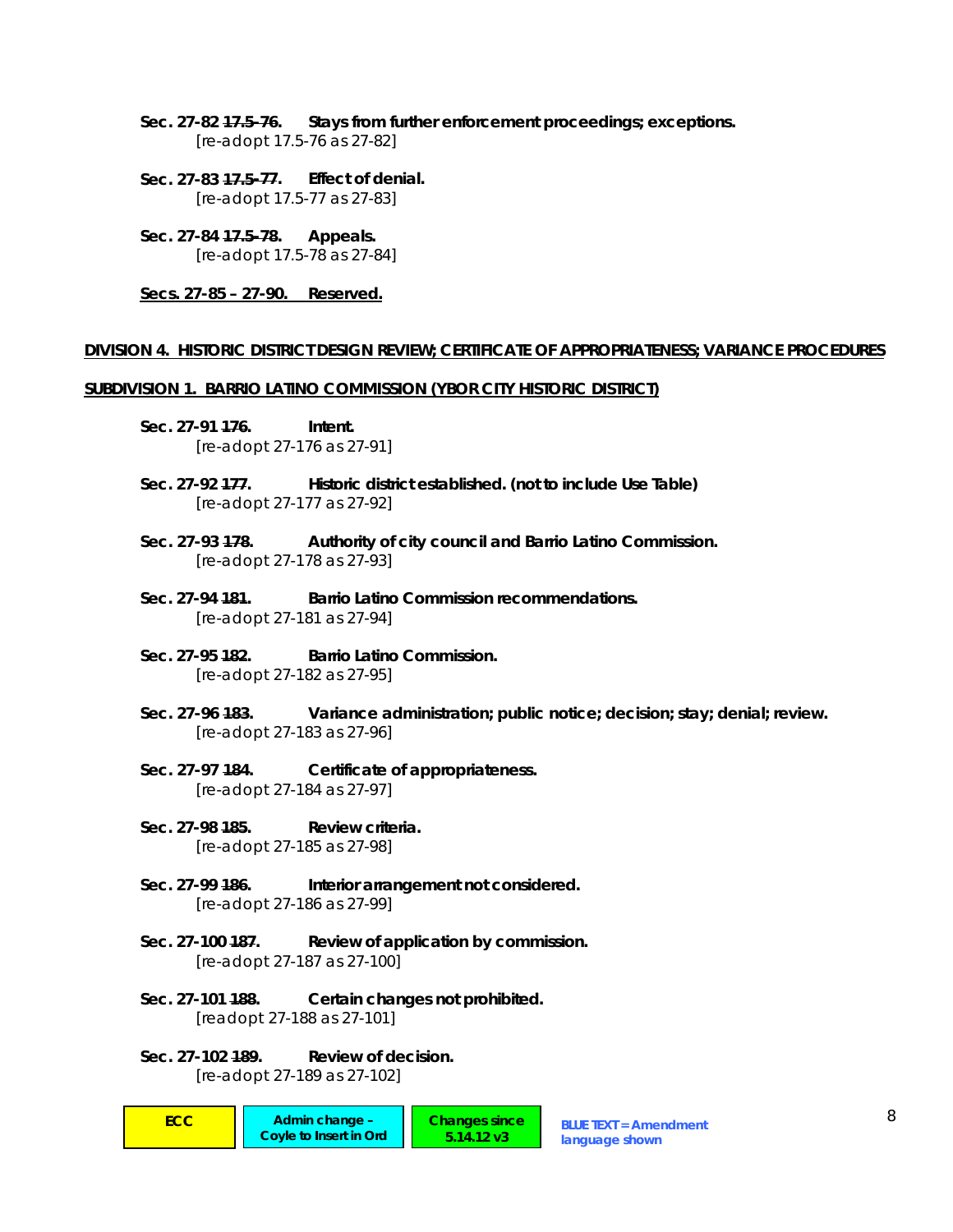**Sec. 27-103 190. Applications for certificates involving proposed demolition of structures within district.** 

 *[re-adopt 27-190 as 27-103]* 

- **Sec. 27-104 191. Termination of certain uses.**   *[re-adopt 27-191 as 27-104]*
- **Sec. 27-105 192. Compliance.**   *[re-adopt 27-192 as 27-105]*
- **Sec. 27-106 193. Signs and other encroachments in the Ybor City Historic District.**   *[re-adopt 27-193 as 27-106]*

**Sec. 27-107 194. Maintenance and repair of landmarks, landmark sites and property in historic districts, multiple property designation or conservation overlay district.**   *[re-adopt 27-194 as 27-107]* 

**Secs. 27-108 – 110. Reserved.**

## **SUBDIVISION 2. ARCHITECTURAL REVIEW COMMISSION (OTHER LOCALLY DESIGNATED HISTORIC DISTRICTS)**

- **Sec. 27-111 211. Intent and declaration of public policy.**   *[re-adopt 27-211 as 27-111]*
- **Sec. 27-112 212. Architectural Review Commission—Generally.**   *[re-adopt 27-212 as 27-112]*
- **Sec. 27-113 213. Powers and duties of the ARC and ARC staff.**   *[re-adopt 27-213 as 27-113]*

**Sec. 27-114 214. Variance; authority; application; public notice; criteria; decision; stay; denial; review; expiration of variance.** 

 *[re-adopt 27-214 as 27-114]* 

**Sec. 27-115 216. Certificate of appropriateness; review of work on locally designated landmarks, landmark sites and property in multiple property designations, historic conservation overlay districts and historic districts.** 

 *[re-adopt 27-216 as 27-115]* 

Sec. 27-116 247. Applications for certificate of appropriateness to demolish or relocate; pre**application determinations of historic status; administration; notice; decision; stay; denial; review of decision; review criteria; demolition by neglect; pre-demolition requirements.** 

 *[re-adopt 27-217 as 27-116]* 

**Sec. 27-117 218. Compliance with certificates of appropriateness.**   *[re-adopt 27-218 as 27-117]* 

**Sec. 27-118 219. Approvals by the ARC administrator.**   *[re-adopt 27-219 as 27-118]*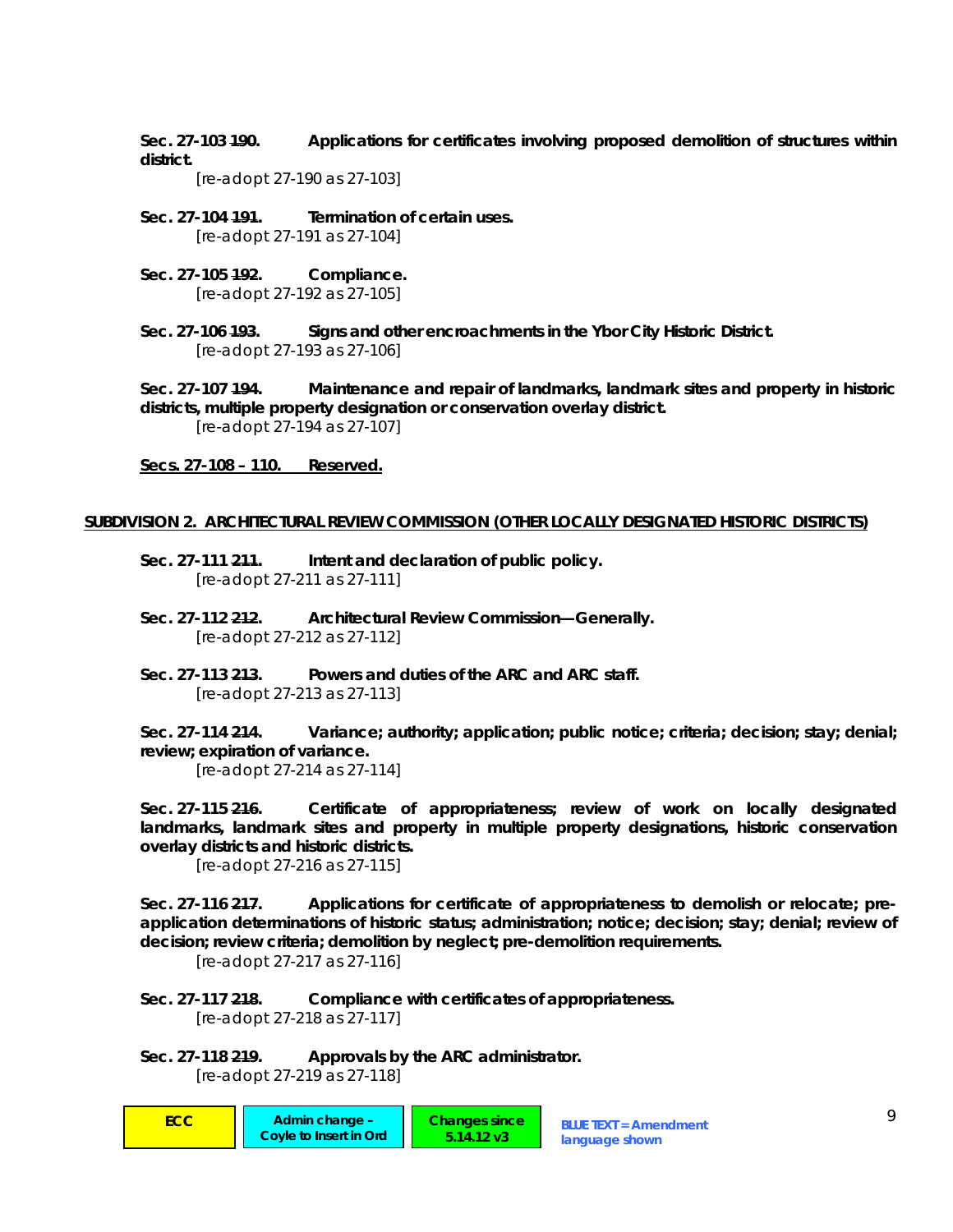**Sec. 27-119 220. Maintenance and repair of landmarks, landmark sites and property in historic districts, multiple property designation or conservation overlay district.** 

 *[re-adopt 27-220 as 27-119]* 

**Secs. 27-120 – 27-125. Reserved.**

### **DIVISION 5. SPECIAL USE PERMIT PROCEDURES**

**Sec. 27-126 266. Intent.**   *[re-adopt 27-266 as 27-126]* 

**Sec. 27-127 267. Classes of special use permits; agent or body responsible for each general procedure.** 

 *[re-adopt 27-267 as 27-127]* 

**Sec. 27-128 268. Minor changes to be approved by zoning administrator; substantial deviations require action by city council.** 

 *[re-adopt 27-268 as 27-128]* 

- **Sec. 27-129 269. General standards.**   *[re-adopt 27-269 as 27-129]*
- **Sec. 27-130 270. Conditions and safeguards.**   *[re-adopt 27-270 as 27-130]*
- **Sec. 27-131 271. Expiration of special uses.**   *[re-adopt 27-271 as 27-131]*
- **Sec. 27-132 272. Regulations governing individual special uses.**   *[re-adopt 27-272 as 27-132 with amendments]*

*Alcoholic beverage sales (all types):* All applications shall comply with parking requirements, in effect at the time of the application, and contained in the applicable section of this chapter.

- (a) *Applications processing as an S-1.* When processed as an S-1 permit, the zoning administrator shall only approve the application if it is consistent with the applicable specified use standards contained below:
	- (6) *Temporary.* Applications that meet the following minimum criteria shall be processed as an S-1; no waivers shall be granted by the city for temporary permits.
		- a. Applicant shall be a bona fide non-profit or governmental organization;
		- b. Approvals shall be limited to on premises consumption only, and only on land(s) that meet the following criteria:
			- a 1. Land(s) that are public right-of-way, subject to (g) and (h) below,
			- b 2. Land(s) that maintain a non-residential zoning district; or
			- c 3. Land(s) on which a legal conforming or legal nonconforming, non-residential use exists within a residential zoning district;
		- c. Approvals shall not be granted for a period longer than three (3) consecutive days;

| ECC | Admin change -<br>Coyle to Insert in Ord | <b>Changes since</b><br>5.14.12 v3 | <b>BLUE TEXT = Amendment</b><br>language shown |  |
|-----|------------------------------------------|------------------------------------|------------------------------------------------|--|
|-----|------------------------------------------|------------------------------------|------------------------------------------------|--|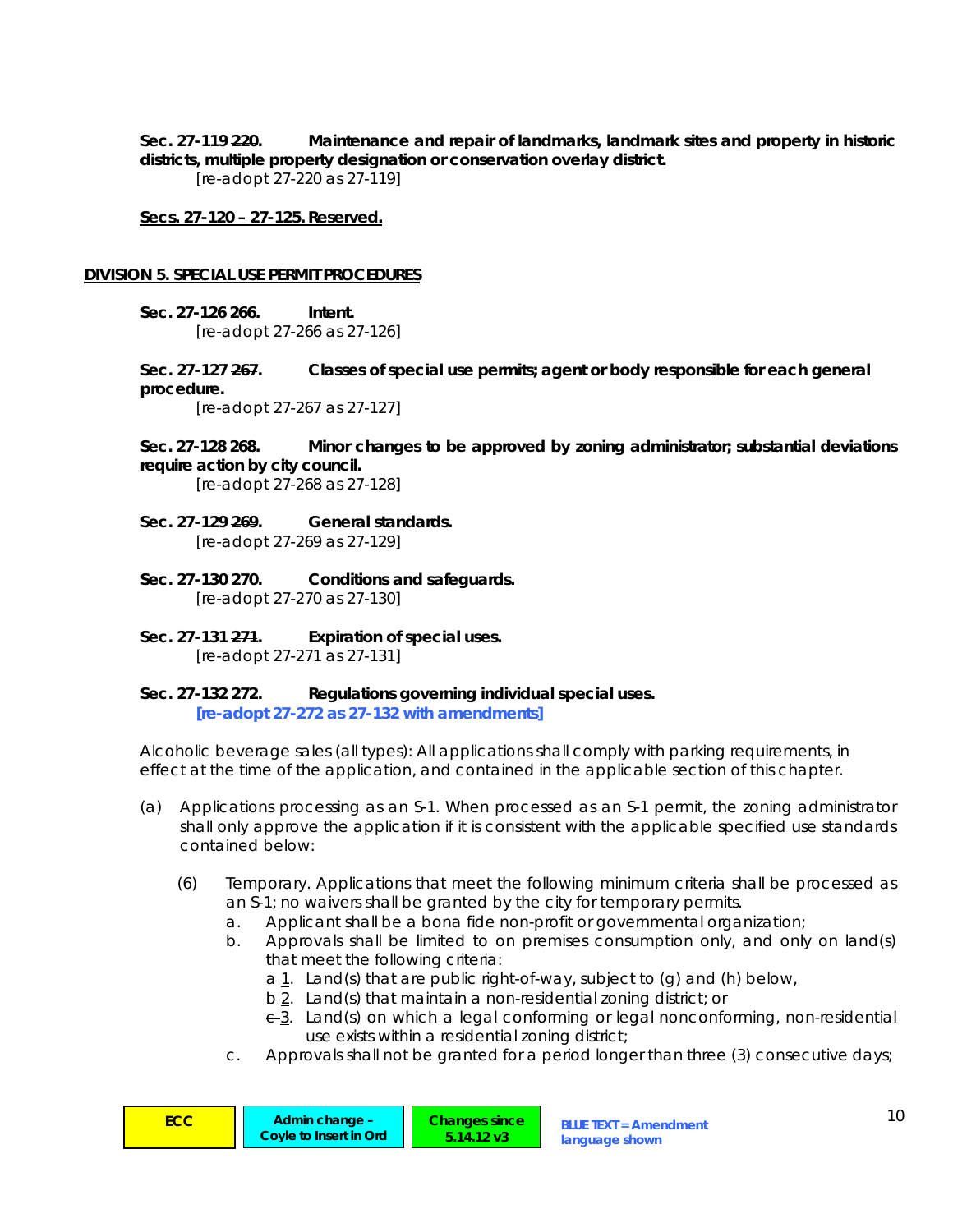- d. Approvals shall not be granted more than three (3) times in any one (1) calendar year to any one (1) organization;
- e. Sales shall cease at 12:00 a.m.;
- f. All net profits from sales of alcoholic beverages collected during the approval period must be retained by the nonprofit or governmental organization;
- g. No applications for temporary sales on property owned or held in the public trust by the City of Tampa shall be accepted unless there is a letter consenting to such application issued by the Office of the Mayor of the City of Tampa;
- h. If any portion of the event is on property owned by the City of Tampa or within any right(s)-of-way owned and/or maintained by the city, an original certificate of insurance naming the City of Tampa as an additional insured (or a copy of the insurance certificate if the original is on the file with the department of public works for a special event) showing a commercial general liability insurance policy with a limit of no less than one million dollars (\$1,000,000.00), a liquor liability insurance policy with a limit of no less than one million dollars (\$1,000,000.00), and an aggregate limit of two million dollars (\$2,000,000.00) must be provided to the city. The insurance coverage and limits required must be evidenced by properly executed certificates of insurance forms that are to be furnished by the city. All insurance policies must be signed by the authorized representative of the insurance company. Cancellation or modification of the insurance policy requires a thirty-day written notification to the city. During the term of the permit, the applicant shall provide, pay for, and maintain insurance with companies authorized to do business in Florida, with a AM Best rating of B+ (or better) Class IV (or higher), or otherwise be acceptable to the city if not rated by AM Best. The permit holders, participants and volunteers waive all rights against the city, it agents, officers, directors, and employees for recovery damages to the extent such damage is covered under the commercial general liability or liquor liability insurance policies.
- i. *Security services:* Security Services shall be secured and documented prior to approval of a temporary AB permit consistent with the security services requirements set forth in Chapter 28, sec. 28-26 (7)a. Exhibit I. There shall be no waivers to this provision granted by the City.

# **Secs. 27-133 – 27-135. Reserved.**

# **DIVISION 6. SITE PLAN ZONING DISTRICT PROCEDURES**

- **Sec. 27-136 321. Purpose.**   *[re-adopt 27-321 as 27-136]*
- **Sec. 27-137 322. Conflict.**   *[re-adopt 27-322 as 27-137]*
- **Sec. 27-138 323. Review procedure.**   *[re-adopt 27-323 as 27-138]*
- **Sec. 27-139 324. General requirements.**   *[re-adopt 27-324 as 27-139]*
- **Sec. 27-140 328. Bonus provisions.**   *[re-adopt 27-328 as 27-140]*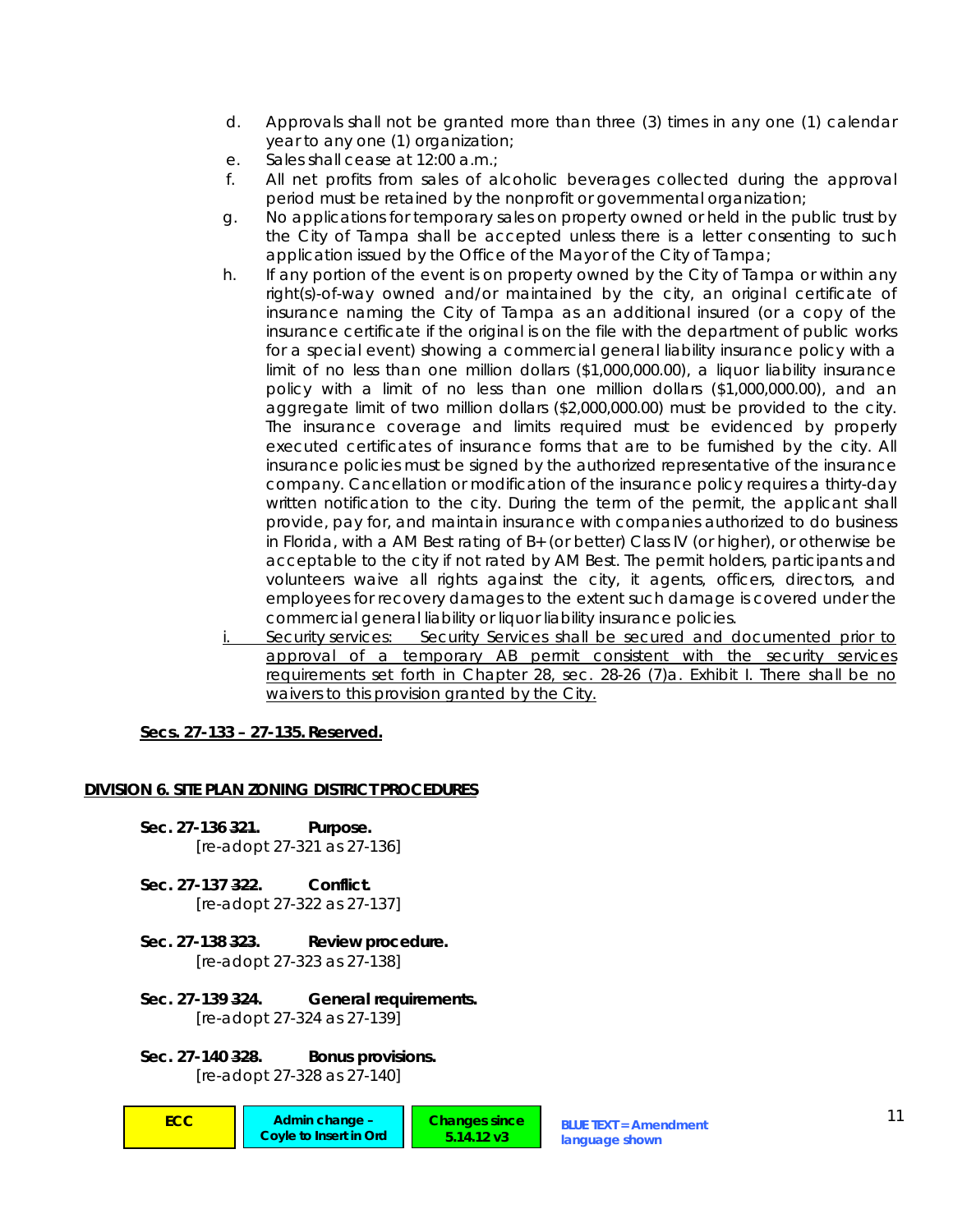# **Sec. 27-141 329. Central Business District (CBD) Periphery Bonus; methodology and calculation; list of bonus amenities.**

 *[re-adopt 27-329 as 27-141]* 

**Secs. 27-142 – 27-145. Reserved.**

#### **DIVISION 7. AMENDMENTS**

- **Sec. 27-146 391. Statement of intent.**   *[re-adopt 27-391 as 27-146]*
- **Sec. 27-147 392. Amendment initiation.**   *[re-adopt 27-392 as 27-147]*
- **Sec. 27-148 393. Procedure for amendment application.**   *[re-adopt 27-393 as 27-148]*

**Sec. 27-149 394. Public Notice Requirements for Land Development Decisions and Text Amendments to the Land Development Code.** 

 *[re-adopt 27-394 as 27-149]* 

- **Sec. 27-150 395. Final decision by city council and withdrawal of application.**   *[re-adopt 27-395 as 27-150]*
- **Sec. 27-151 396. Comprehensive review of chapter.**   *[re-adopt 27-396 as 27-151]*
- Sec. 27-152 397. Review of city council action.  *[re-adopt 27-397 as 27-152]*

**Secs. 27-153 – 27-155. Reserved.**

# **ARTICLE III. ESTABLISHMENT OF ZONING DISTRICTS AND DISTRICT REGULATIONS**

## **DIVISION 1. GENERAL ZONING DISTRICTS**

**Sec. 27-156 77. Official schedule of district regulations.**   *[re-adopt 27-77 as 27-156 with amendments]* 

*\*\*Table 4-1: Insert Footnote 26 referring RO, RO-1, and CN districts to Sec. 27-164\*\** 

*\*\*Table 4-2: Insert Footnote 27 referring to RM-side setbacks to allow reduction to 5' side yard when adjacent to any use other than single-family residential\*\** 

> **Changes since 5.14.12 v3**

| <b>Contract Contract Contract Contract Contract Contract Contract Contract Contract Contract Contract Contract Co</b> | <b>CONTRACTOR</b><br><b>Contract Contract Contract Contract Contract Contract Contract Contract Contract Contract Contract Contract Co</b> | <b>Service Service</b><br><b>Contract Contract Contract Contract Contract Contract Contract Contract Contract Contract Contract Contract Co</b><br><b>Service Service</b> |
|-----------------------------------------------------------------------------------------------------------------------|--------------------------------------------------------------------------------------------------------------------------------------------|---------------------------------------------------------------------------------------------------------------------------------------------------------------------------|
|                                                                                                                       | __                                                                                                                                         | -                                                                                                                                                                         |
|                                                                                                                       |                                                                                                                                            |                                                                                                                                                                           |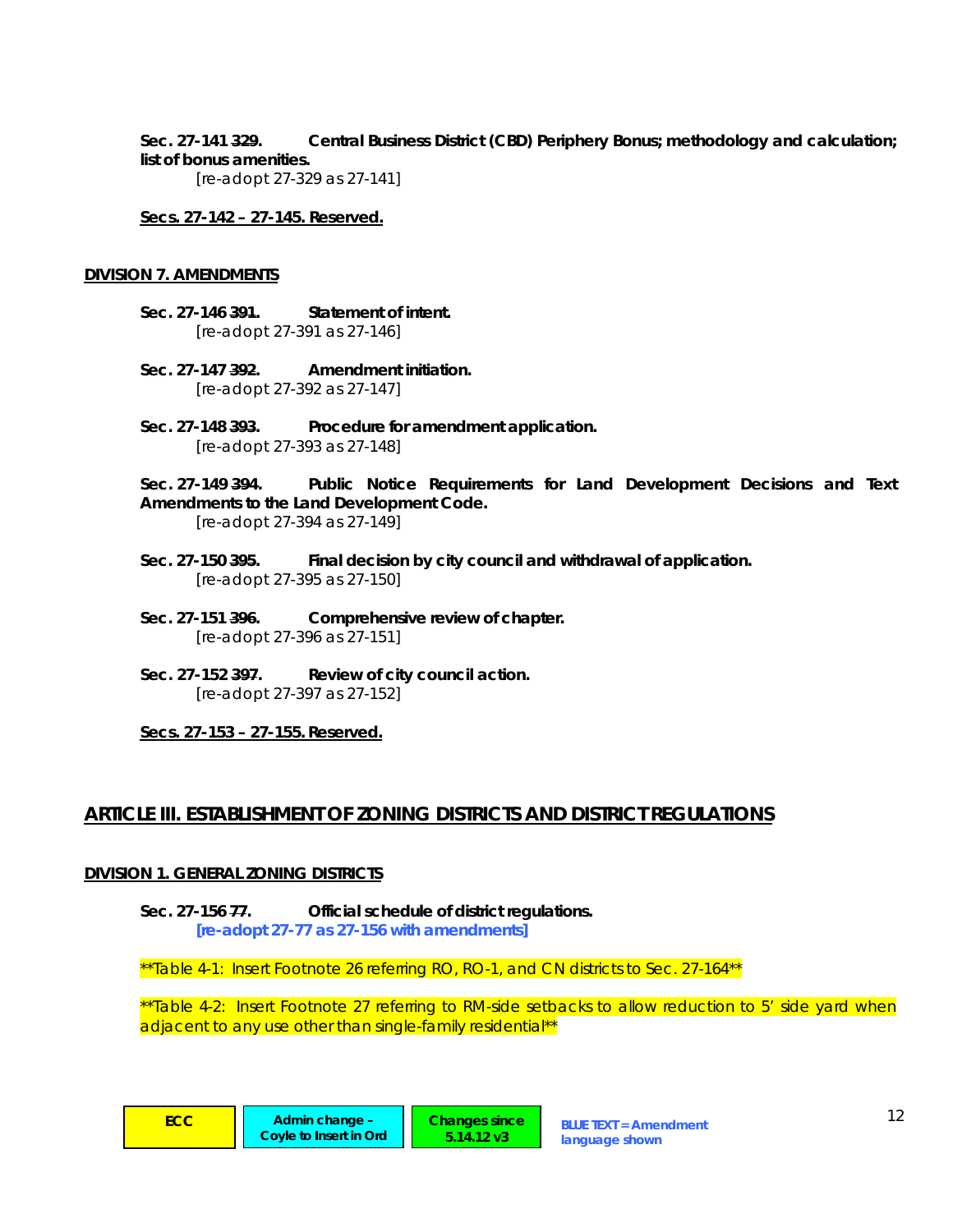- **Sec. 27-15796. Regulations encumbering land required to satisfy regulations.**   *[re-adopt 27-96 as 27-157]*
- **Sec. 27-15897. Height regulation generally.**   *[re-adopt 27-97 as 27-158]*
- Sec. 27-15998. Permitted projections into required yards.  *[re-adopt 27-98 as 27-159]*
- **Sec. 27-160 99. Special street setbacks.**   *[re-adopt 27-99 as 27-160]*
- Sec. 27-161 <del>100</del>. Lots, yards, and measurements.  *[re-adopt 27-100 as 27-161]*
- **Sec. 27-162 102. Yards between residential buildings.**   *[re-adopt 27-102 as 27-162]*
- **Sec. 27-163 104. Setback requirements for construction within flood-prone areas.**   *[re-adopt 27-104 as 27-163]*

#### **Sec. 27-164 325. RO, RO-1 and CN Districts Urban Design Criteria.**   *[re-adopt 27-325 as 27-164 with amendments]*

- (a) *Purpose.* To provide districts which balance the need for nonresidential uses in infill areas while protecting the surrounding neighborhood and adjacent residences; and to recognize urban conditions and encourage rehabilitation of existing structures and redevelopment. In addition, all requests for rezoning to RO, RO 1, or CN Zoning Districts must be found consistent with the overall purpose and intent of a site plan controlled rezoning request, as referenced in section 27-321.
- (b) *Permitted uses.* When identified and approved on a site development plan, the respective uses listed under section 27-77(b), Table 4-1, Schedule of Permitted Uses By District, for the RO, RO-1 and CN districts shall be permitted individually or in combination.
- (be) Specific requirements:
	- (1) Area, height, bulk and placement regulations shall be in accordance with section 27-  $77(e)$ .
	- (2) *Urban design criteria.* In keeping with the intent of this district which is, in part, to maintain neighborhood characteristics and scale, the zoning administrator shall review by and determine compliance with following urban design guidelines for the proposed development shall be followed:
		- a. *Facade:* The building facade shall be consistent with the scale and architectural style of the surrounding neighborhood in terms of materials, texture and details, roof shape, orientation and proportion and rhythm of openings.
		- b. *Signage:* Freestanding signs shall be limited to ground signs not exceeding four (4) feet in height. Signage incorporated into the architectural design of the building shall not exceed the apex of the roof pitch.

| <b>ECC</b><br>Admin change -<br>Covie to Insert in Ord | Changes since<br>$5.14.12 \text{ v}3$ | <b>BLUE TEXT = Amendment</b><br>language shown |  |
|--------------------------------------------------------|---------------------------------------|------------------------------------------------|--|
|--------------------------------------------------------|---------------------------------------|------------------------------------------------|--|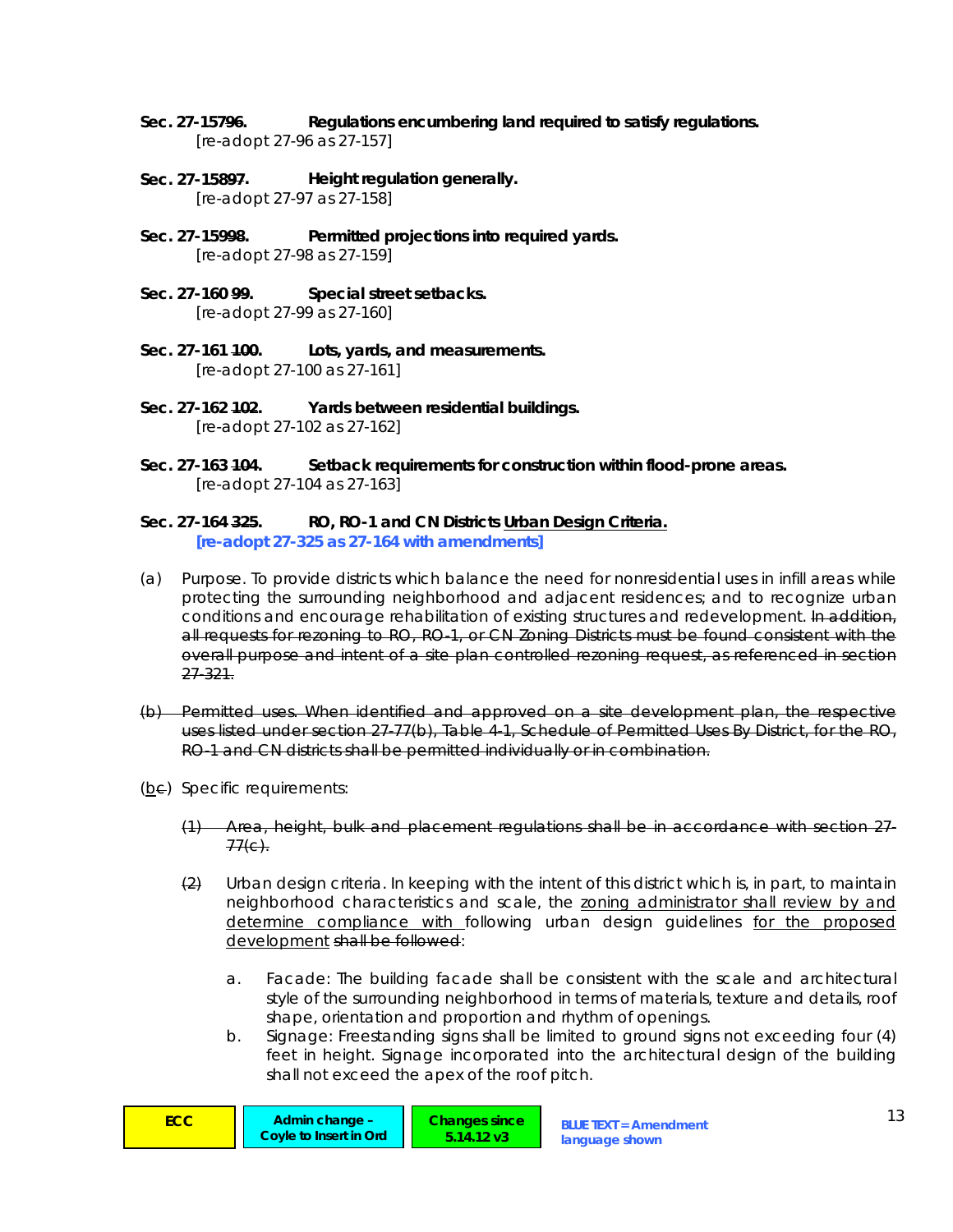- c. *Parking:* Parking areas shall be designed to minimize negative affects on adjacent residences and surrounding neighborhood. Access shall be designed to discourage travel through the neighborhood. Parking spaces shall be located to maximize privacy and to minimize noise and lights upon adjacent residences.
- (3) *Site development plan.* In addition to the requirements of section 27-323(b)(1), the following information shall be included on the site development plan for an RO, RO-1 or CN District:
	- a. Location, size, height and use of all proposed structures.
	- b. Exterior elevations of all sides of project. In cases where the facade of an existing structure is to be maintained, a photograph(s) of the structure may meet this requirement. Commitment to maintain the building front shall be so noted on the site development plan.
	- Proposed or existing location of fire hydrants and distance to structures.
	- Location and method of buffering from adjacent residential zoning districts.
	- e. Location and method of screening of refuse stations, storage areas and off-street loading areas.
	- f. Location and method of stormwater retention.
	- g. Location, size and total amount of open space, if applicable.
	- h. Location and dimensions of proposed parking and service areas, including typical parking space dimensions.
	- Proposed parking area landscaping.
	- Southern Building Code definitions for types of construction proposed or existing.
	- Proposed means of vehicular and pedestrian access from the site(s) within the development to adjacent streets and/or alleys, showing all proposed or existing curb cuts and sidewalks.
- (d) *Existing districts.* Any RO, RO-1 or CN zoned property existing prior to the effective date of this ordinance, which at the time of application for commercial site plan or building plan approval does not comply with the procedures and regulations of this article, except section 27- 325(c)(2), Urban design criteria, shall be required to comply with this article at such time by submittal and approval of a rezoning site plan in accordance herewith.
- (c) Previously approved RO, RO-1, and CN site plan zoning districts shall remain valid subject to section 27-323(6) and (7), and any substantial changes thereto require compliance with this article.

## **Secs. 27-165 – 27-170. Reserved.**

## **DIVISION 2. SPECIAL DISTRICTS**

## **SUBDIVISION 1. MUNICIPAL AIRPORT (M-AP) DISTRICTS**

**Sec. 27-171 78. District regulations for M-AP airport compatibility districts.**   *[re-adopt 27-78 as 27-171]* 

**5.14.12 v3**

## **Secs. 27-172 – 27-175. Reserved.**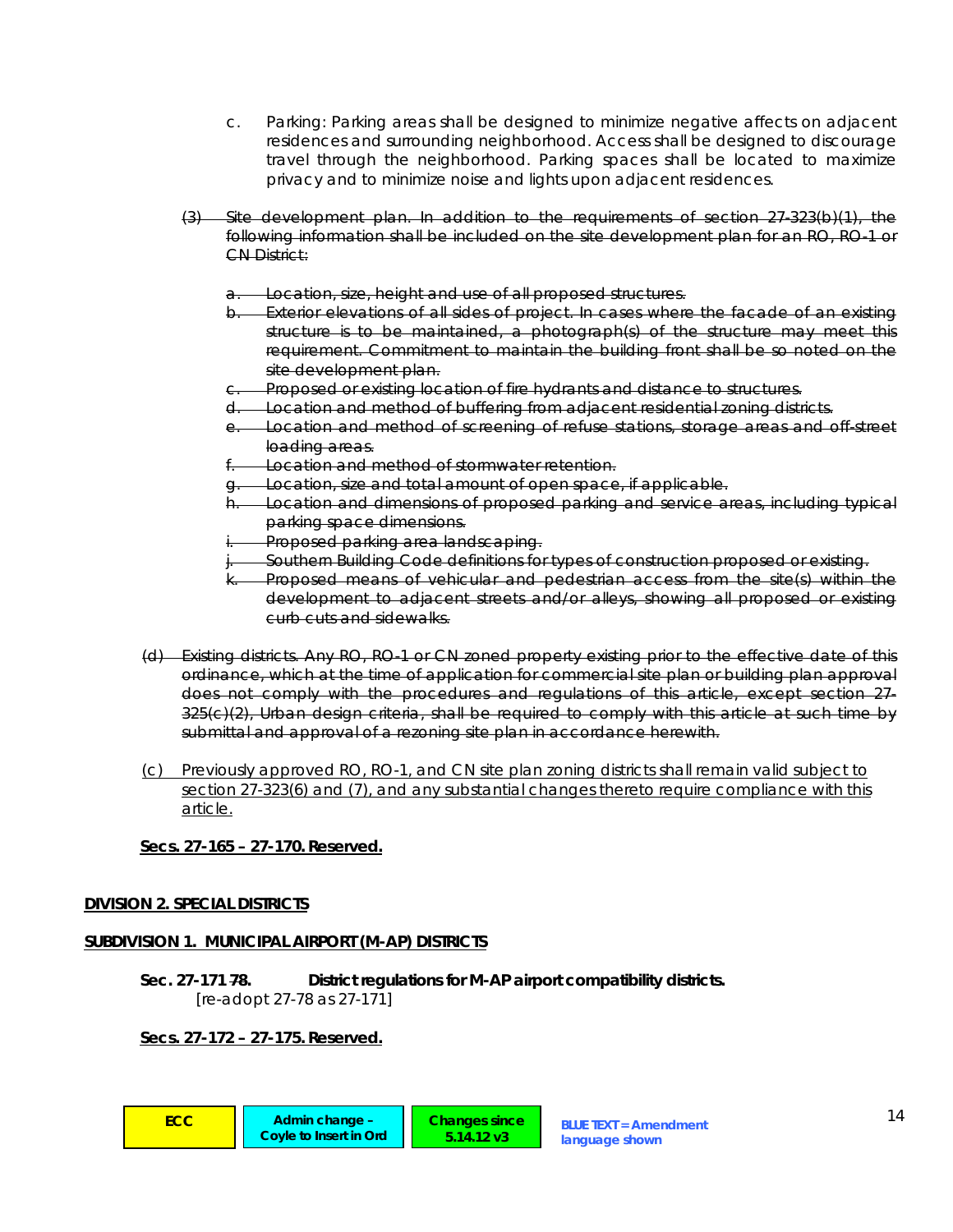## **SUBDIVISION 2. YBOR CITY (YC) DISTRICTS**

- **Sec. 27-176. Intent. (***unchanged section #***)**
- **Sec. 27-177. Historic district established. (***unchanged section #***)**

Sec. 27-178 <del>180.</del> Alternative parking requirements.  *[re-adopt 27-180 as 27-178]* 

**Secs. 27-179 – 27-180. Reserved.**

#### **SUBDIVISION 3. CENTRAL BUSINESS DISTRICT (CBD) DISTRICTS**

- **Sec. 27-181 436. Purpose and intent.**   *[re-adopt 27-436 as 27-181]*
- **Sec. 27-182 437. District and subdistricts established; procedures for rezoning.**   *[re-adopt 27-437 as 27-182]*
- **Sec. 27-183 438. Official schedule of permitted principal, accessory and special uses.**   *[re-adopt 27-438 as 27-183]*
- **Sec. 27-184 439. Official schedule of dimensional regulations.**   *[re-adopt 27-439 as 27-184]*
- **Sec. 27-185 440. Development design approval and procedures.**   *[re-adopt 27-440 as 27-185]*
- **Sec. 27-186 441. Development design regulations.**   *[re-adopt 27-441 as 27-186]*
- **Sec. 27-187 442. Parking requirements.**   *[re-adopt 27-442 as 27-187]*
- **Sec. 27-188 443. Surface parking regulations.**   *[re-adopt 27-443 as 27-189]*

**Sec. 27-189 444. Amortization schedule for adult uses; blood donor centers and temporary help agencies; waterfront principal use surface parking lots.** 

 *[re-adopt 27-444 as 27-189]* 

**Sec. 27-190 445. Supplemental regulations.**   *[re-adopt 27-445 as 27-190]* 

**Secs. 27-191 – 27-195. Reserved.**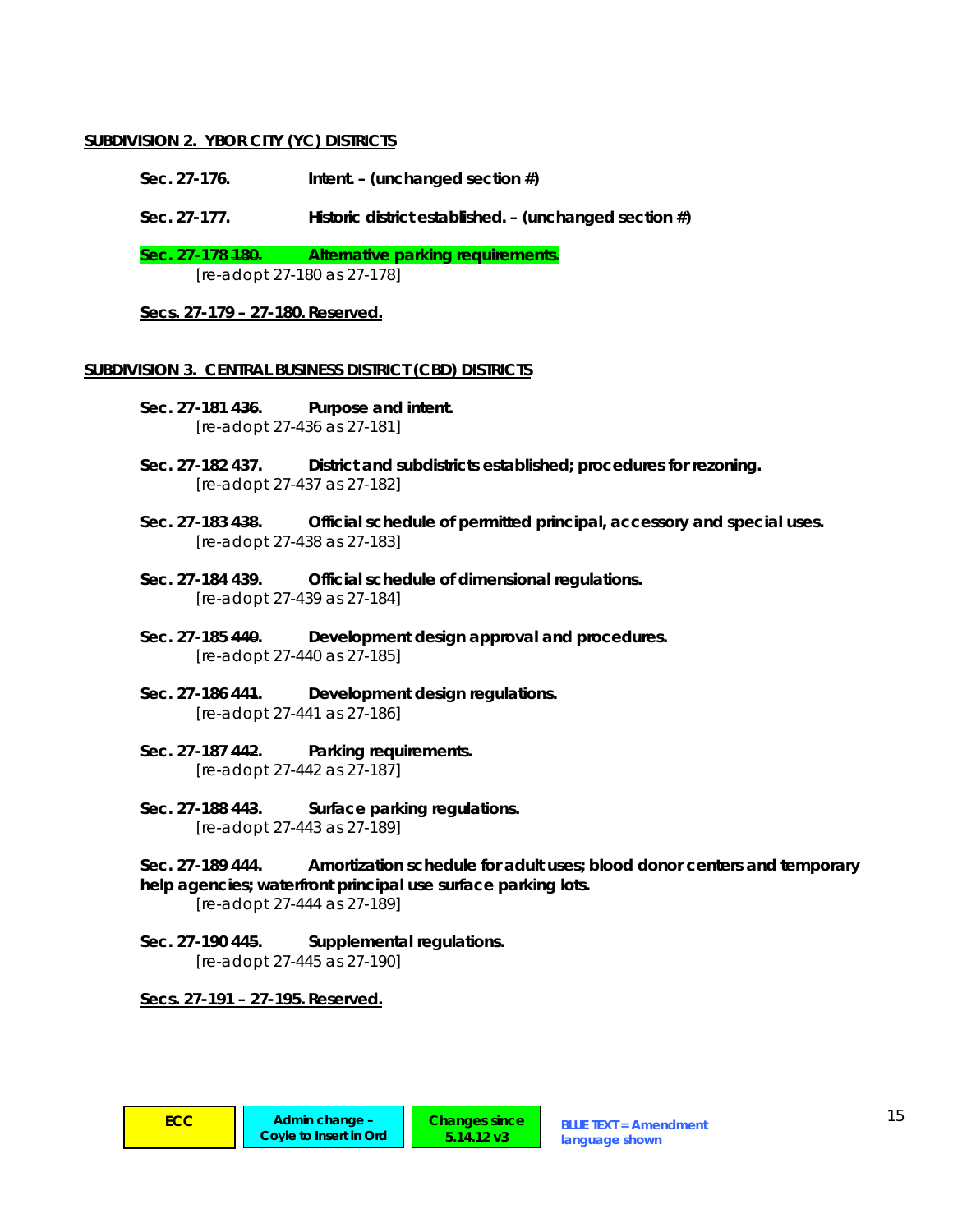#### **SUBDIVISION 4. CHANNEL DISTRICT (CD) DISTRICTS**

- **Sec. 27-196450. Purpose and intent.**   *[re-adopt 27-450 as 27-196]*
- **Sec. 27-197451. District and subdistricts established: procedures for rezoning.**   *[re-adopt 27-451 as 27-197]*
- **Sec. 27-198 452. Official schedule of permitted principal, accessory and special uses.**   *[re-adopt 27-452 as 27-198]*
- **Sec. 27-199 453. Official schedule of dimensional regulations.**   *[re-adopt 27-453 as 27-199]*
- **Sec. 27-200 454. Parking requirements.**   *[re-adopt 27-454 as 27-200]*
- **Sec. 27-201 455. Public art requirements.**   *[re-adopt 27-455 as 27-201]*
- **Sec. 27-202 456. Development design approval and procedures.**   *[re-adopt 27-456 as 27-202]*
- **Sec. 27-203 456.1. Designation of Corridors.**   *[re-adopt 27-456.1 as 27-203]*
- **Sec. 27-204 457. Development site and building design standards.**   *[re-adopt 27-457 as 27-204]*
- **Sec. 27-205 457.1. Public open space design concepts; community-scale, neighborhood-scale, pocket-scale.**

 *[re-adopt 27-457.1 as 27-205]* 

**Sec. 27-206 457.2. Channel District bonus methodology and calculation; list of bonus amenities.**   *[re-adopt 27-457.2 as 27-206]* 

**Secs. 27-207 – 27-210. Reserved.**

#### **SUBDIVISION 5. GREATER SEMINOLE HEIGHTS (SH) DISTRICTS**

**Sec. 27-211 546. The Greater Seminole Heights Vision; establishment of district boundaries.**   *[re-adopt 27-546 as 27-211]* 

**Sec. 27-211.1 547. General administrative procedures.**   *[re-adopt 27-547 as 27-211.1]* 

**Sec. 27-211.2 548. Establishment of the Regulating Map; establishment of subdistricts and associated general land development regulations by sub-district and development form.**   *[re-adopt 27-548 as 27-211.2 --- INSERT RES BUILDING FORM MAP & FRONTAGE TYPE MAP]*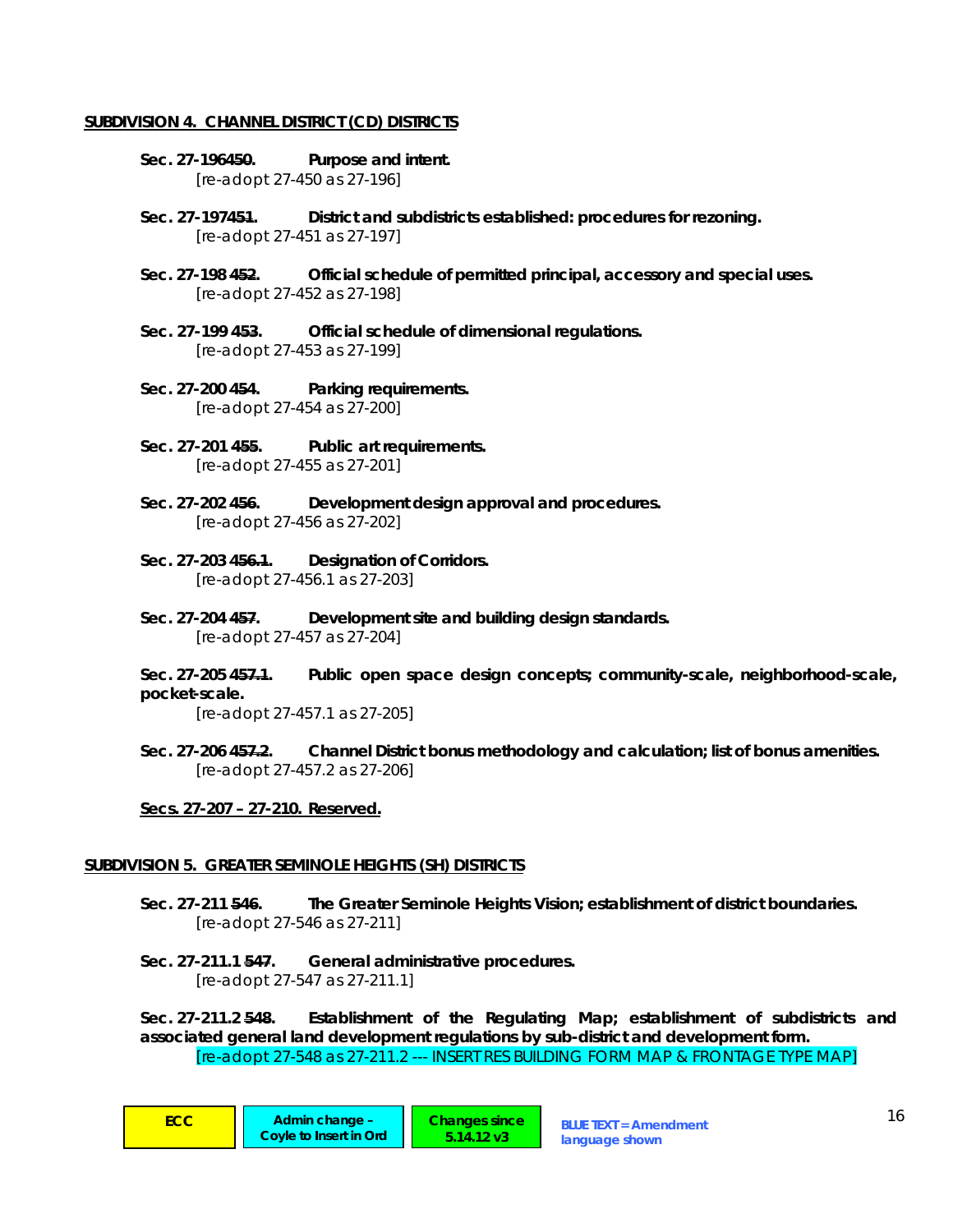**Sec. 27-211.2.1 548.1. General District Development Standards for Seminole Heights – Residential Single-family detached (SH-RS) district.** 

 *[re-adopt 27-548.1 as 27-211.2.1]* 

**Sec. 27-211.2.2 548.2. General District Development Standards for Seminole Heights – Residential Single-family attached (SH-RS-A) development district.** 

 *[re-adopt 27-548.2 as 27-211.2.2 with amendments]* 

**Sec. 27-211.2.3 548.3. General District Development Standards for Seminole Heights – Residential Multi-family detached (SH-RM) development district.** 

 *[re-adopt 27-548.3 as 27-211.2.3 with amendments]* 

**Sec. 27-211.2.4 548.4. General District Development Standards for Seminole Heights – Residential Office (SH-RO) development district.** 

 *[re-adopt 27-548.4 as 27-211.2.4 with amendments]* 

**Sec. 27-211.2.5 548.5. General District Development Standards for Seminole Heights – Office Commercial Neighborhood (SH-OCN) development district.** 

 *[re-adopt 27-548.5 as 27-211.2.5 with amendments]* 

**--KEY (SH-OCN): Table 548.5a 211.2.5a**  *[re-adopt Table 548.5a as 27-211.2.5a with amendments]* 

Sec. 27-211.6 548.6. Development Standards for Commercial, Mixed-Use, or other Non-Residential **(SH-CG and SH-CI) development.** 

 *[re-adopt 27-548.6 as 27-211.6 with amendments]* 

**Sec. 27-211.7 549. Residential Building Forms.**   *[re-adopt 27-549 as 27-211.7]* 

**Form Description and Graphics 549.1 211.7.1: (CT) Craftsman (Arts & Crafts)** 

**Form Description and Graphics 549.2 211.7.2: (NF) National Folk (Southern Vernacular)** 

**Form Description and Graphics 549.3 211.7.3: (AFS) American Four Square** 

**Form Description and Graphics 549.4 211.7.4: (FV) Folk Victorian** 

**Form Description and Graphics 549.5 211.7.5: (QA) Queen Anne** 

**Form Description and Graphics 549.6 211.7.6: (P) Prairie** 

**Form Description and Graphics 549.7 211.7.7: (RH) Ranch** 

**Form Description and Graphics 549.8 211.7.8: (MT) Minimal Traditional** 

**Form Description and Graphics 549.9 211.7.9: (CM) Contemporary Modern** 

**Form Description and Graphics 549.10 211.7.10: (SR) Split Ranch**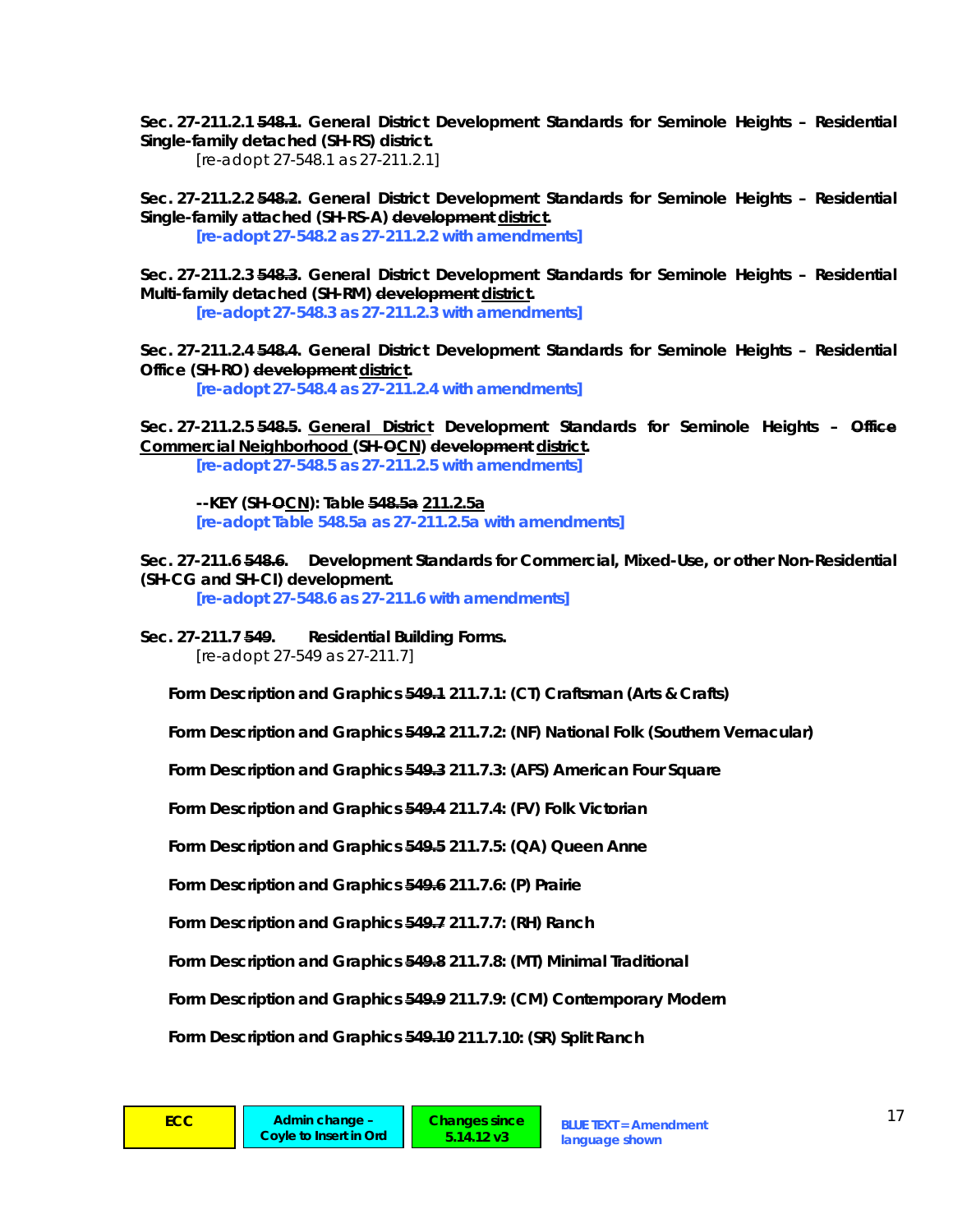**Form Description and Graphics 549.11 211.7.11: (SE) Spanish Eclectic (Mediterranean Revival, Mission, Pueblo)** 

 *[re-adopt 27-549.1 – 27-549.11 as 27-211.7.1 – 27-211.7.11]* 

- **Sec. 27-211.8 550. Schedule of permitted uses by district.**   *[re-adopt 27-550 as 27-211.8]*
- Sec. 27-211.9 554. Historic Preservation.  *[re-adopt 27-551 as 27-211.9]*
- **Sec. 27-211.10 552. Frontage types and other supplemental regulations.**   *[re-adopt 27-552 as 27-211.10]*
- **Sec. 27-211.11 553. Signs.**   *[re-adopt 27-553 as 27-211.11]*
- **Sec. 27-211.12 554. Parking design and access management.**   *[re-adopt 27-554 as 27-211.12]*
- **Sec. 27-211.13 555. Landscaping.**   *[re-adopt 27-555 as 27-211.13]*
- **Sec. 27-211.14 556. Public Realm.**   *[re-adopt 27-556 as 27-211.14]*
- **Sec. 27-211.15 557. Greater Seminole Heights Bonus; methodology and calculation; list of amenities.**

 *[re-adopt 27-557 as 27-211.15]* 

#### **Sec. 27-558 – 27-600. Reserved.**

**Secs. 27-212 – 27-225. Reserved.**

#### **DIVISION 3. SITE PLAN ZONING DISTRICTS**

- **Sec. 27-226 321. Purpose.**  *[re-adopt 27-321 as 27-226]*
- **Sec. 27-227 326. PD Planned Development District.**   *[re-adopt 27-326 as 27-227]*
- **Sec. 27-228 327. PD(A) planned development alternative.**   *[re-adopt 27-327 as 27-228]*

**Changes since 5.14.12 v3**

#### **Secs. 27-229 – 27-230. Reserved.**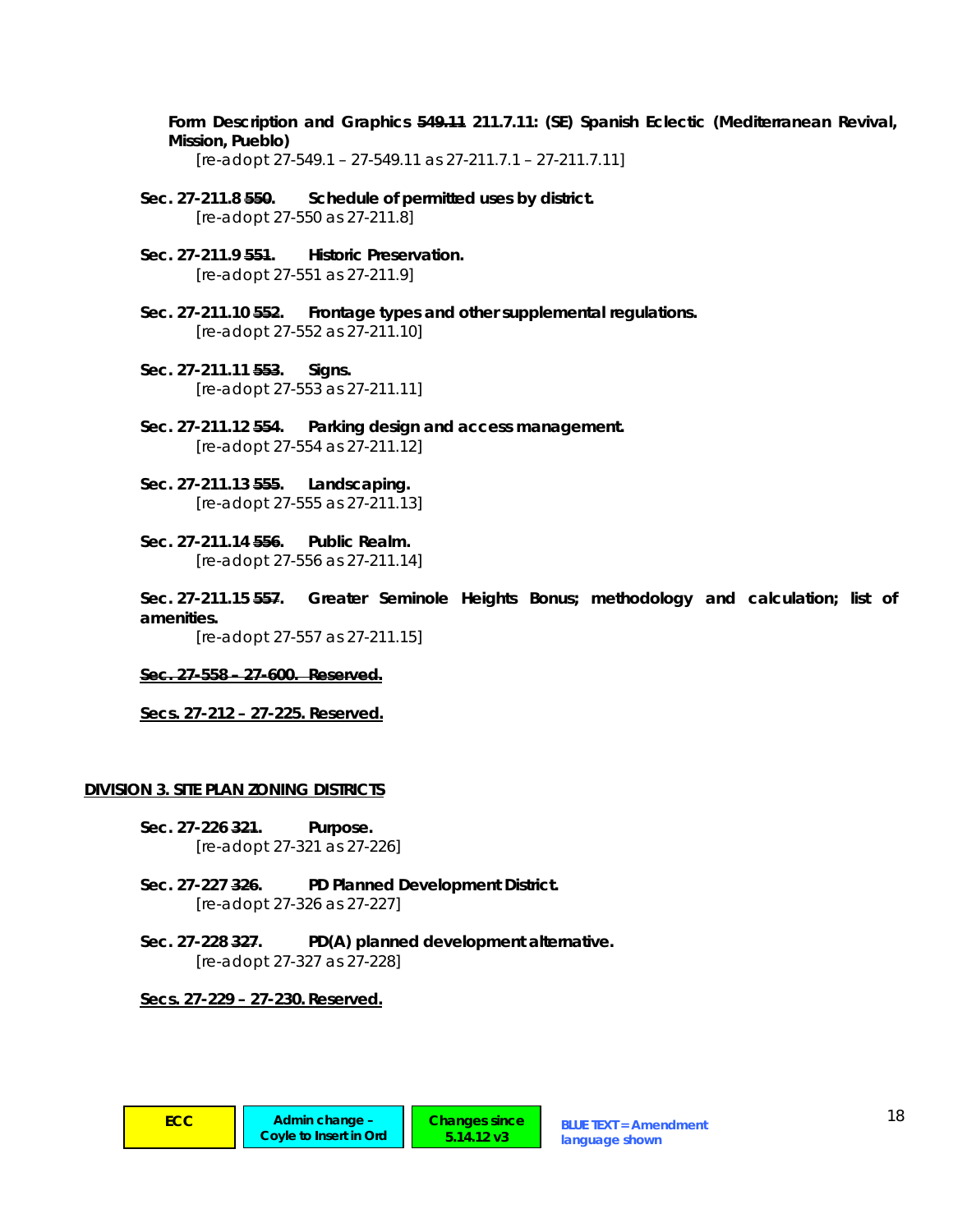# **ARTICLE IV. OVERLAY DISTRICTS**

### **DIVISION 1. INTENT AND DISTRICT TYPES**

- **Sec. 27-231 458. Intent and declaration of public policy.**   *[re-adopt 27-458 as 27-231]*
- **Sec. 27-232 459. Residential overlay districts.**   *[re-adopt 27-459 as 27-232]*
- **Sec. 27-233 460. Commercial overlay districts.**   *[re-adopt 27-460 as 27-233]*

#### **Secs. 27-234 – 27-235. Reserved.**

#### **DIVISION 2. SPECIFIC OVERLAY DISTRICTS**

- Sec. 27-236 464. South Howard Commercial Overlay District Development Design Standards.  *[re-adopt 27-461 as 27-236]*
- Sec. 27-237 462. New Tampa Commercial Overlay District Development Standards.  *[re-adopt 27-462 as 27-237]*
- **Sec. 27-238 463. Westshore Commercial Overlay District Development Standards.**   *[re-adopt 27-463 as 27-238]*
- **Sec. 27-239 464. Seminole Heights Residential Overlay District Development Design Standards.**   *[re-adopt 27-464 as 27-239]*
- **Sec. 27-240 465. East Tampa Overlay District Design Standards.**   *[re-adopt 27-465 as 27-240]*
- **Sec. 27-241 466. West Tampa Overlay District Development Design Standards.**   *[re-adopt 27-466 as 27-241]*
- Sec. 27-242 467. Parkland Estates Overlay District.  *[re-adopt 27-467 as 27-242]*
- **Sec. 27-243 468. Kennedy Boulevard Corridor District Development Design Standards.**   *[re-adopt 27-468 as 27-243]*

**Secs. 27-244 – 27-245. Reserved.**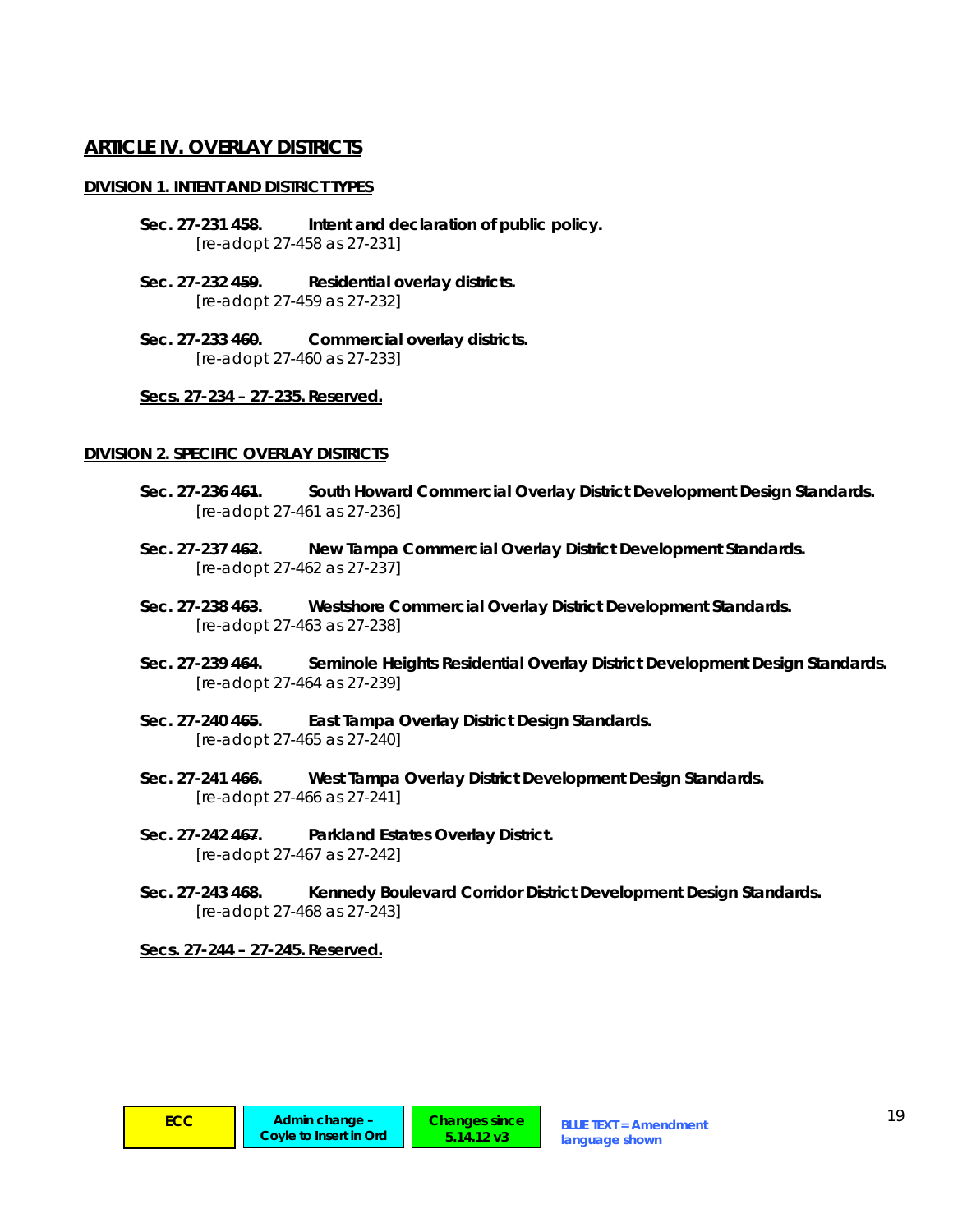# **ARTICLE V. HISTORIC PRESERVATION**

### **DIVISION 1. GENERALLY**

**Sec. 27-246. Intent and declaration of public policy.** *– [new reference)* Refer to intent and declaration of public policy as set forth in section 27-111.

**Sec. 27-247. Architectural Review Commission—Generally.** *– [new reference)* Refer to provisions as set forth in section 27-112.

**Sec. 27-248. Barrio Latino Commission.** *– [new reference)* Refer to provisions as set forth in section 27-112.

#### **Secs. 27-249 – 27-250. Reserved.**

#### **DIVISION 2. CITIZENS ADVISORY COMMITTEE FOR EL CENTRO ESPANOL DE YBOR**

- **Sec. 27-251 226. Citizens Advisory Committee for El Centro Espanol de Ybor generally.**   *[re-adopt 27-226 as 27-251]*
- **Sec. 27-252 227. Powers and duties of the El Centro CAC.**   *[re-adopt 27-227 as 27-252]*

#### **DIVISION 3. CITY OF TAMPA PRESERVATION BOARD**

- **Sec. 27-253 230. Historic preservation commission—Generally.**   *[re-adopt 27-230 as 27-253]*
- **Sec. 27-254 231.1. Powers and duties of the HPC and HPC staff.**   *[re-adopt 27-231.1 as 27-254]*
- **Sec. 27-255 231.2. Proposed additions to the National Register of Historic Places.**   *[re-adopt 27-231.2 as 27-255]*

**Sec. 27-256 231.3. Local designation of landmarks, landmark sites, multiple property designations, historic conservation overlay districts, and historic districts.**   *[re-adopt 27-231.3 as 27-256]* 

**Sec. 27-257 231.4. Criteria to qualify as a landmark, landmark site, multiple property designation, historic conservation overlay district, or historic district.**   *[re-adopt 27-231.4 as 27-257]* 

**Sec. 27-258 231.5. Landmark site.**   *[re-adopt 27-231.5 as 27-258]* 

**Sec. 27-259 231.6. Economic hardship.**   *[re-adopt 27-231.6 as 27-259]*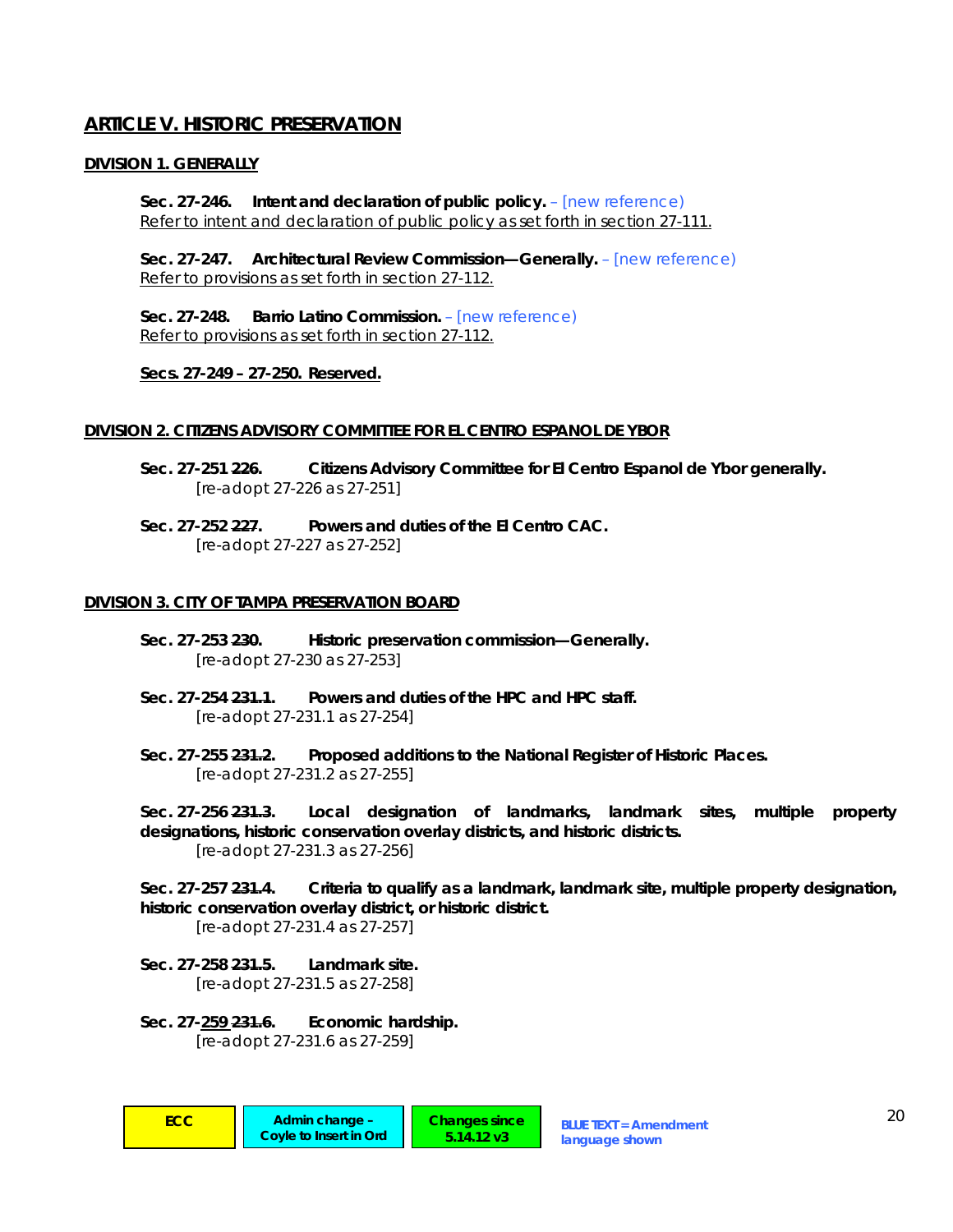**Sec. 27-260 231.7. Emergency actions to protect buildings, sites, structures or objects meeting the criteria for designation.** 

 *[re-adopt 27-231.7 as 27-260]* 

**Sec. 27-261 231.8. Applications to review initial designation of contributing status, redesignation of buildings, structures, or objects relocated into or within historic districts or historic conservation overlay districts and change in designation status of building, structure, or object as contributing or noncontributing.** 

 *[re-adopt 27-231.8 as 27-261]* 

- **Sec. 27-262 231.9. Scheduling of city council public hearings; notices.**   *[re-adopt 27-231.9 as 27-262]*
- **Sec. 27-263 231.10. Appeal from decision of the HPC.**   *[re-adopt 27-231.10 as 27-263]*
- **Sec. 27-264 231.11. Design standards.**   *[re-adopt 27-231.11 as 27-264]*
- **Sec. 27-265 231.12. Workplan.**   *[re-adopt 27-231.12 as 27-265]*
- **Sec. 27-266 231.13. Property maintenance required.**   *[re-adopt 27-231.13 as 27-266]*
- **Sec. 27-267 231.14. Interstate Historic Preservation Trust Fund.**   *[re-adopt 27-231.14 as 27-267]*

#### **Secs. 27-268 – 27-270. Reserved.**

#### **DIVISION 4. DESIGN STANDARDS ESTABLISHED**

- **Sec. 27-271 17.5-141. Authority to establish.**   *[re-adopt 17.5-141 as 27-271]*
- **Sec. 27-272 17.5-190. Tampa Heights Historic District Design Guidelines.**   *[re-adopt 17.5-190 as 27-272]*
- **Sec. 27-273 17.5-191. Seminole Heights Historic District Design Guidelines.**   *[re-adopt 17.5-191 as 27-273]*

**5.14.12 v3**

- **Sec. 27-274 17.5-192. Hyde Park Historic District Design Guidelines.**   *[re-adopt 17.5-192 as 27-274]*
- **Sec. 27-275 17.5-193. Ybor City Historic District Design Guidelines.**   *[re-adopt 17.5-193 as 27-275]*

#### **Secs. 27-276 – 27-280. Reserved.**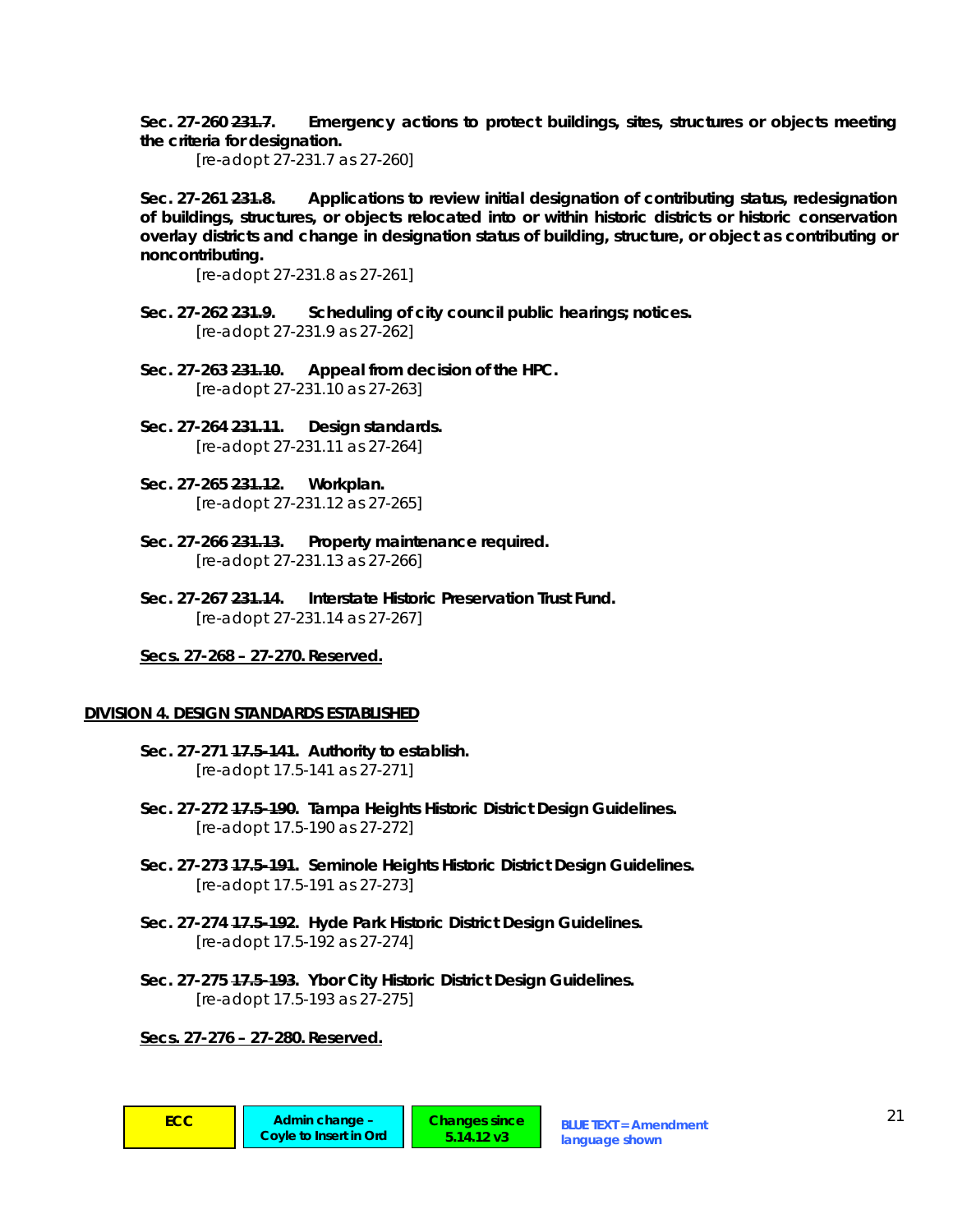# **ARTICLE VI. SUPPLEMENTAL REGULATIONS** *(unchanged Article #)*

## **DIVISION 1. APPLICABILITY AND EFFECT**

**Section 27-281 121. Applicability; effect.**   *[re-adopt 27-121 as 27-281]* 

# **DIVISION 2. REGULATIONS FOR SPECIFIED USES**

**Secs. 27-282 through -282.22** 

*[re-adopt 27-123 – 27-125, -128, -131, -134.1, -136, -137, -137.3, -137.4, -137.6, 27-138 – 27-140, - 143, -145, -150, -152, -153, -154, -155, -155.1, -155.2 as 27-282 – 27-282.22]* 

# **DIVISION 3. ACCESS, PARKING, AND LOADING**

**Secs. 27-283 – 27-283.14**   *[re-adopt 27-122 & 27-129 & 27-236 – 27-248 as 27-283 – 27-283.14]* 

**Sec. 27-283.12 246. Off-street parking space standards.**   *[re-adopt 27-246 as 27-283.12 with amendments]* 

**\*\*(a) Table 10-2 – Reduce "Aisle width between stall lines" for 90 degree parking from 26' to 24'.\*\*** 

**Secs. 27-284 – 27-285. Reserved.**

# **DIVISION 4. NATURAL RESOURCES: BUFFERS, GENERAL TREE PLANTING AND LANDSCAPING, WETLANDS, AND UPLAND HABITAT**

## **SUBDIVISION 1. BUFFERS AND SCREENING.**

**Sec. 27-286 130. Buffers and screening.**   *[re-adopt 27-130 as 27-286 with amendments]* 

**\*\*(2)b. (for "15' buffer") - Add option for solid PVC fence at 6' height along with masonry wall.** 

## **SUBDIVISION 2. GENERAL TREE PLANTING AND LANDSCAPING.**

# **Sec. 27-287 13-161. Landscape and tree planting requirements.**

 *[re-adopt 13-161 as 27-287]* 

(e) *When minimum landscaped area is reduced by variance or rezoning, a contribution in the form of an in-lieu payment shall be made.* Developments which do not provide the minimum amount of landscaped area as established above, and for which a variance or waiver is granted, shall contribute funds through the in-lieu payment process to an appropriate landscape area trust fund established by section 16-46 of this Code. All funds collected

**Coyle to Insert in Ord**

**ECC** Admin change – **Changes since** BLUE TEXT = Amendment 22 **Changes since 5.14.12 v3**

**language shown**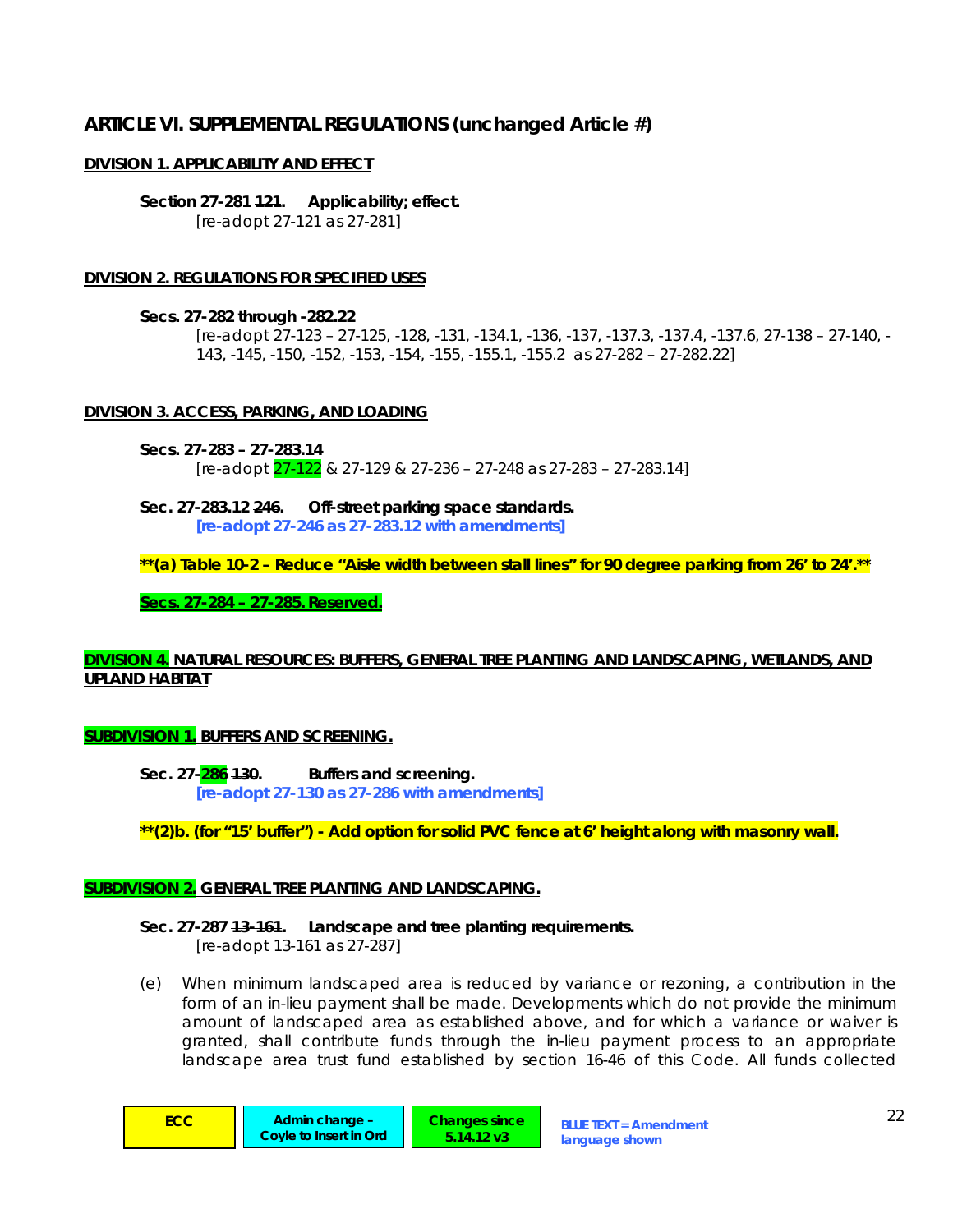through the in-lieu payment process shall be utilized for the express purpose of acquiring new park land, improving existing public park lands and/or public right-of-way by providing, enhancing or reestablishing green space within the boundaries of the district in which the funds are collected. Seven (7) Landscape Districts, as shown on Map 3.1, are established.

(1) The director or designee natural resources coordinator may consider an administrative variance of no more than ten (10) percent of the required landscape area provided the developer can show that practical hardships exist associated with the physical dimensions of the lot, the existence of grand or protected trees, wetlands, or other similar physical constraints. The increased residential density or nonresidential square footage intensity of the development shall not be included as a qualifying hardship.

#### **Sec. 27-287.1 13-162. Landscape and tree planting standards.**  *[re-adopt 13-162 as 27-287.1]*

# **SUBDIVISION 3. WETLANDS.**

#### **Section 27-288 13-163. Wetlands Protection and Buffer.**   *[re-adopt 13-163 as 27-288 with amendments]*

- (d) *Applications for development and determination of buffer.* Any person proposing to conduct any of the following development within the landward twenty-five (25) feet of a wetland must first obtain approval by submitting an application for development within wetland buffer and determination of buffer to the P&D (department) for review:
- (e) *Protection of buffer area during development.* Adequate erosion control devices shall be in place and maintained at a line established by the P&D (department) as necessary to achieve the objectives and standards contained in subsections (a) and (b). In no event shall such line be less than fifteen (15) feet landward of the wetland boundary or less than the approved buffer line as determined by the appropriate regulatory agency. Natural vegetation within the wetland buffer shall remain intact and undisturbed. In cases of approved development within the wetland buffer, the natural vegetation shall remain intact until installation of the approved development begins.
- (f) *Finish grading.* Notice shall be provided the P&D (department) within twenty-four (24) hours of commencing any approved finish grading within the buffer area. Adequate erosion control measures will be implemented to protect the wetland during the finish grading process and until the area has re-vegetated. Graded areas shall be stabilized by sodding or the planting of landscape vegetation within three (3) days of the grading activity or, where seeding is intended, artificial stabilization shall be immediately implemented in conjunction with silt barriers.
- (g) *Performance security.* Any person may be required as a condition to any granted variance to the wetland buffer to submit security in an amount acceptable to the director and in the form of a performance bond, irrevocable letter of credit or escrow agreement to the director when necessary to guarantee and which guarantees for up to two (2) years after completion that the development or other activity will not cause erosion or sedimentation into or other detriment to the wetland and that the provisions of this subdivision and any rules and regulations promulgated hereunder will be followed. In drawing against the performance bond or letter of credit, the director shall consult with the county environmental protection

**ECC** Admin change – **BLUE TEXT = Amendment** 23 **Coyle to Insert in Ord**

**Changes since 5.14.12 v3**

**language shown**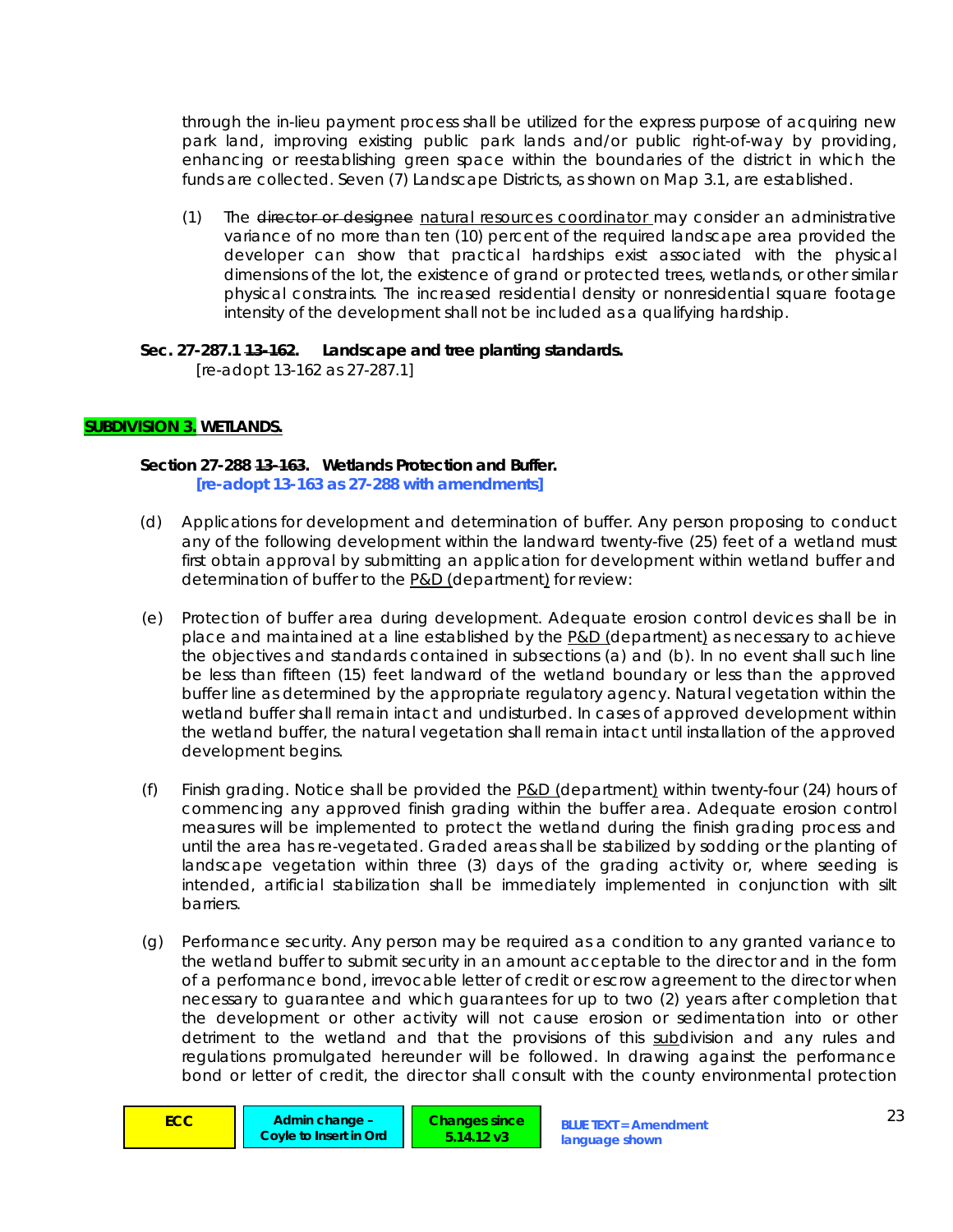commission, the Southwest Florida Water Management District, the state department of environmental protection or other appropriate regulatory agency.

- (h) *Environmental consultants.* In reviewing an application to determine a buffer or to develop within a wetland buffer, the director P&D Department may hire up to two (2) environmental consultants to assist him in determining whether the proposed development or other activity will significantly affect the biological integrity or hydrology of the wetland. The reasonable fees and costs of such consultant(s) shall be paid by the applicant.
- (k) In addition to the requirements set forth in subsections (a) and (b) and submission of security in a form and amount acceptable to the director P&D Department, where applicable, any development for which a development order has been granted subject to conditions which more strictly limit allowable activities within the wetland buffer or the thirty-foot setback than those allowable under subsection (d) herein shall remain limited by the conditions of the development order approval.

#### **SUBDIVISION 4. UPLAND HABITAT PROTECTION** *(old 17.5-92 has been stricken)*

**Sec. 27-289 17.5-91. Purpose and legislative intent.**   *[re-adopt 17.5-91 as 27-289]* 

**Sec. 27-289.1 17.5-93. Administrative authority.**   *[re-adopt 17.5-93 as 27-289.1 with amendments]* 

The provisions of this article shall be administered and enforced by the efficial P&D Department. For purposes of administration of the provisions of this article, the efficial's department's designee shall be the parks department uplands habitat natural resources coordinator, "coordinator".

**Sec. 27-289.2 17.5-94. Administrative guidelines.** 

 *[re-adopt 17.5-94 as 27-289.2]* 

- **Sec. 27-289.3 17.5-95. Upland habitat overlay district established; applicability.**   *[re-adopt 17.5-95 as 27-289.3]*
- **Sec. 27-289.4 17.5-101. Upland habitat plan approval; requirements; exemptions.**   *[re-adopt 17.5-101 as 27-289.4]*
- **Sec. 27-289.5 17.5-102. Plan approval application; review; approval and denial; prerequisites; conditions.**

 *[re-adopt 17.5-102 as 27-289.5]* 

- **Sec. 27-289.6 17.5-103. Plan approval duration and extension.**   *[re-adopt 17.5-103 as 27-289.6]*
- **Sec. 27-289.7 17.5-104. Plan approval transferability.**   *[re-adopt 17.5-104 as 27-289.7]*
- **Sec. 27-289.8 17.5-105. Inspections.**   *[re-adopt 17.5-105 as 27-289.8]*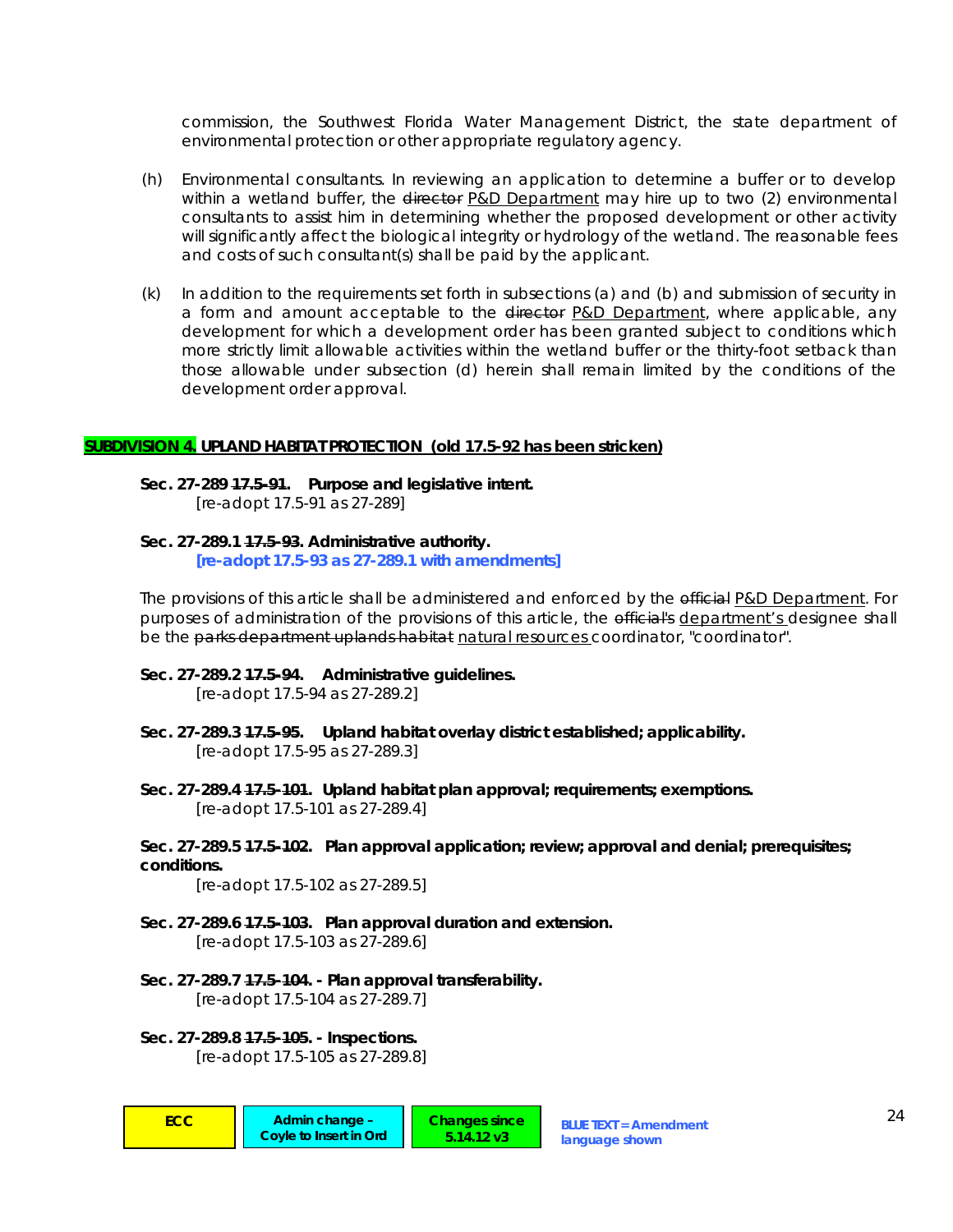- **Sec. 27-289.9 17.5-106. Plan approval fees—City council to establish.**   *[re-adopt 17.5-106 as 27-289.9]*
- **Secs. 17.5-107—17.5-112. Reserved.**
- **Sec. 27-289.10 17.5-113. Environmentally sensitive areas—Uplands providing significant and essential wildlife habitat; general provisions.**

 *[re-adopt 17.5-113 as 27-289.10]* 

- **Sec. 27-289.11 17.5-114. Environmentally sensitive areas—Upland significant wildlife habitat.**   *[re-adopt 17.5-114 as 27-289.11]*
- **Sec. 27-289.12 17.5-115. Environmentally sensitive areas—Upland essential wildlife habitat.**   *[re-adopt 17.5-115 as 27-289.12]*
- **Sec. 27-289.13 17.5-116. Natural preserves.**   *[re-adopt 17.5-116 as 27-289.13]*
- **Sec. 27-289.14 17.5-117. On-site preservation.**   *[re-adopt 17.5-117 as 27-289.14]*
- **Sec. 27-289.15 17.5-118. Off-site preservation.**   *[re-adopt 17.5-118 as 27-89.15]*
- **Sec. 27-289.16 17.5-119. Inventory.**   *[re-adopt 17.5-119 as 27-289.16 with amendments]*

The coordinator shall forward documentation to the planning and management department division identifying all lands preserved under this article for purposes of maintaining an inventory and record of lands meeting the requirements prescribed those sections in regard to policies in the comprehensive plan.

- **Sec. 27-289.17 17.5-120. Penalty restoration fund.**   *[re-adopt 17.5-120 as 27-289.17]*
- **Sec. 27-289.18 17.5-121. Technical standards may be established.**   *[re-adopt 17.5-121 as 27-289.18]*
- **Sec. 27-289.19 17.5-122. Appendices adopted.**   *[re-adopt 17.5-122 as 27-289.19]*

**Secs. 17.5-123—17.5-128. - Reserved.**

- **Sec. 27-289.20 17.5-129. Failure to obtain plan approval.**   *[re-adopt 17.5-129 as 27-289.20]*
- **Sec. 27-289.21 17.5-130. Stop work and emergency orders.**   *[re-adopt 17.5-130 as 27-289.21]*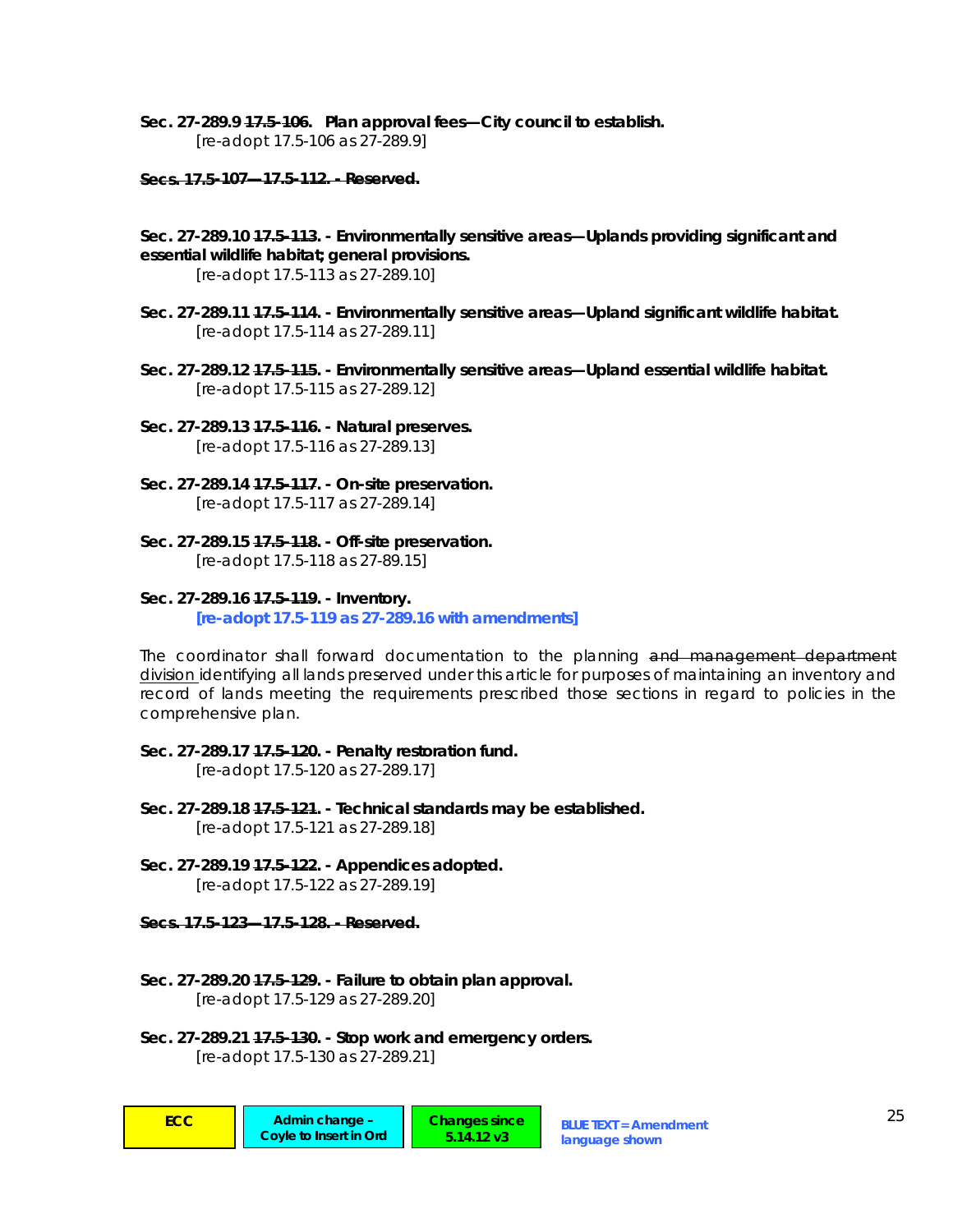#### **Sec. 27-289.22 17.5-131. - Violations; enforcement authority and remedies.**

 *[re-adopt 17.5-131 as 27-289.22]* 

# **Sec. 27-289.23 17.5-132. - Appeal (review) methods.**

 *[re-adopt 17.5-132 as 27-289.23 with amendments]* 

Administrative appeals. Appeals Review of to review any order, requirement, decision or determination made by the coordinator shall be to conducted by city council in accordance with the procedures established in section  $27-373(a)(j)(3)$ .

**Sec. 27-289.24 17.5-133. - Variances.**   *[re-adopt 17.5-133 as 27-289.24 with amendments]* 

Variances to the provisions and requirements of this article may only be approved by the city council in accordance with the same criteria and procedures set forth in-section 17.5-74, 17.5-75, 17.5-76 of the City Code Article II, Division 3 of this chapter regarding variance applications to the variance review board.

**Secs. 17.5-134—17.5-140. - Reserved.**

## **DIVISION 5. SOLID WASTE**

**Section 27-290. Solid waste.**   *[re-adopt 27-132 as 27-290]* 

## **DIVISION 6. SIGNS**

**Secs. 27-291 through 27-291.23**   *[re-adopt 20.5-1 – 20.5-25 as 27-291 – 27-291.23]* 

**Sec. 27-291.11 20.5-13. - On-site signs; permit required.** 

 *[re-adopt 20.5-13 as 27-291.11 with amendments]* 

*\*\*(c)(2)b. – Allow 2SF per linear foot of building frontage within CBD only\*\** 

## **DIVISION 7. MISCELLANEOUS STANDARDS**

**Secs. 27-292 through -292.9**  *[re-adopt 27-122, -126, -133, -134, -135, -137.5, -144, -146, -147, -148 as 27-292 – 27-292.9]* 

> **Changes since 5.14.12 v3**

# **ARTICLE VII. NONCONFORMITIES**

**Secs. 27-293 through 27-306**  *[re-adopt 27-291 – 27-304 as 27-293 – 27-306]* 

**Secs. 27-307 – 27-310 Reserved.**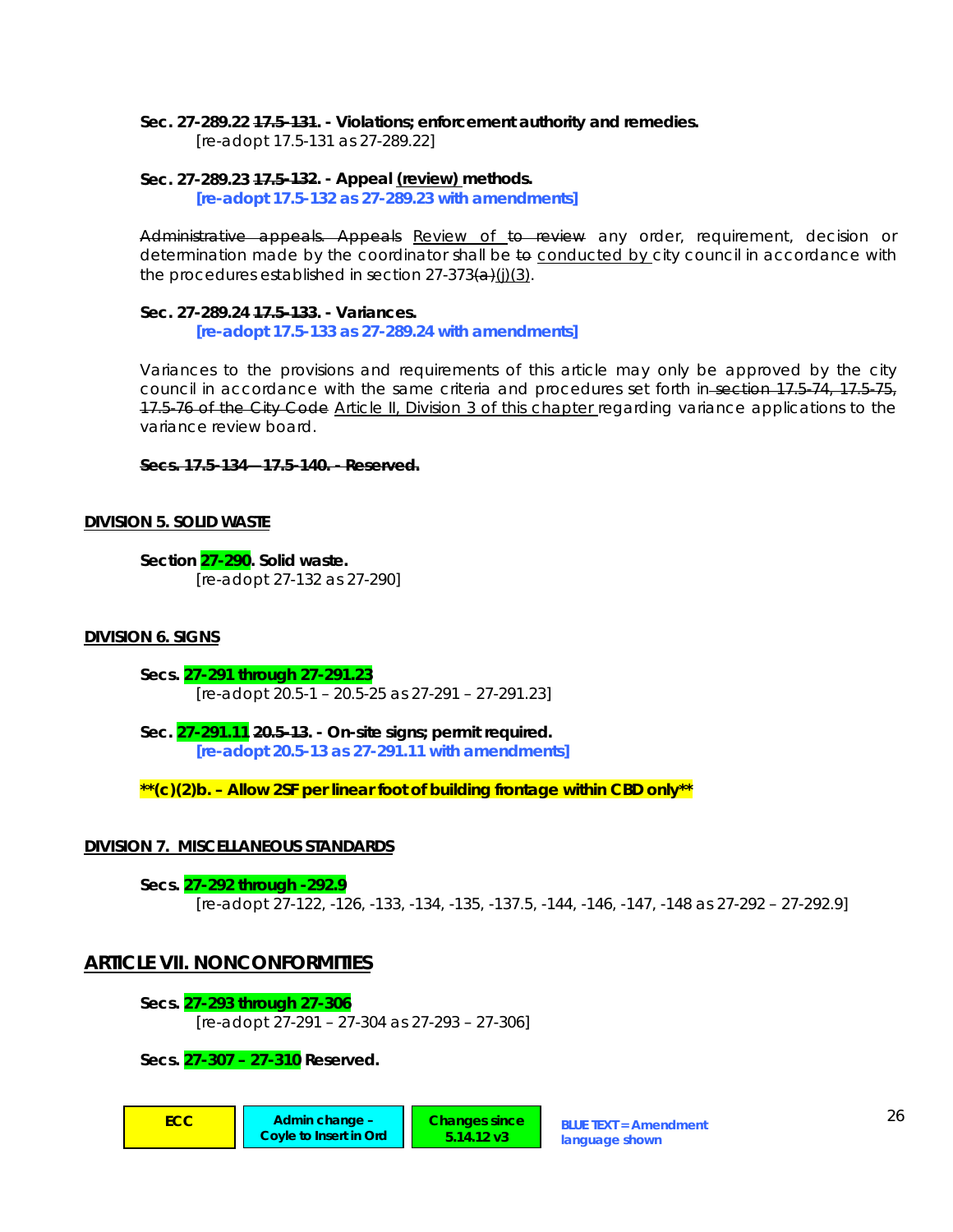# **ARTICLE VIII. DEVELOPMENT OF REGIONAL IMPACT**

**Secs. 27-311 through 27-314**  *[re-adopt 27-416 – 27-419 as 27-311 – 27-314]* 

**Secs. 27-315 Reserved.**

# **ARTICLE IX. ALCOHOLIC BEVERAGES**

- **Sec. 27-316 521. Alcoholic beverage permit required.**   *[re-adopt 27-521 as 27-316]*
- **Sec. 27-317 522. Specified districts with increased security requirements.**   *[re-adopt 27-522 as 27-27-317]*

**Sec. 27-318 523. - Expiration, suspension, and revocation of approvals for alcoholic beverage sales; posting of notice for discontinuance of sales; evidence of resumption of sales.**  *[re-adopt 27-523 as 27-318 with amendments]* 

- (c) *Revocation and suspension of sales for cause.*
	- (1) *Revocation and suspension of sales for cause.* The city council, after conducting a public hearing as provided for in section 27-523(c), is authorized to suspend or revoke the ability to sell alcoholic beverages from property which has previously been granted an approval. In order for city council to suspend or revoke, it must determine that the property owner, holder of the alcoholic beverage license, operator of the establishment, or any agent or employee thereof, have:
		- a. Commission of an act, on or about the property, amounting to a felony under the laws of the state or the United States. For purposes of this section, the term 'on or about' shall include, but not be limited to, activities directly attributable to the approval to sell alcoholic beverages on the property, which occur on or about all adjacent sidewalks, rights-of-way and parking areas, both public and private, which patrons or employees may utilize to provide transportation to or from the property;
		- b. The maintaining of a nuisance on the property (as said term is defined by this code or common law);
		- c. Engaging in or permitting disorderly conduct on or about the property;
		- d. Operation of the establishment in a manner that repeatedly, or on an ongoing basis, has negative secondary effects on surrounding property, including but not limited to violations of city code, ordinance or state law related to noise, parking, or trash and debris, after having received reasonable notice to terminate or correct any condition that is in violation of such code, ordinance or law;
		- e. Failing to comply with any of the provisions of the fire prevention ordinance after having received reasonable notice to eliminate or correct any condition existing on the property that is in violation of such ordinance;
		- f. Failing to comply with any of the provisions of the health and sanitation

| <b>ECC</b> | Admin change -<br>Covie to Insert in Ord | Changes since 7<br>5.14.12 v3 | <b>BLUE TEXT = Amendment</b><br>language shown |  |
|------------|------------------------------------------|-------------------------------|------------------------------------------------|--|
|------------|------------------------------------------|-------------------------------|------------------------------------------------|--|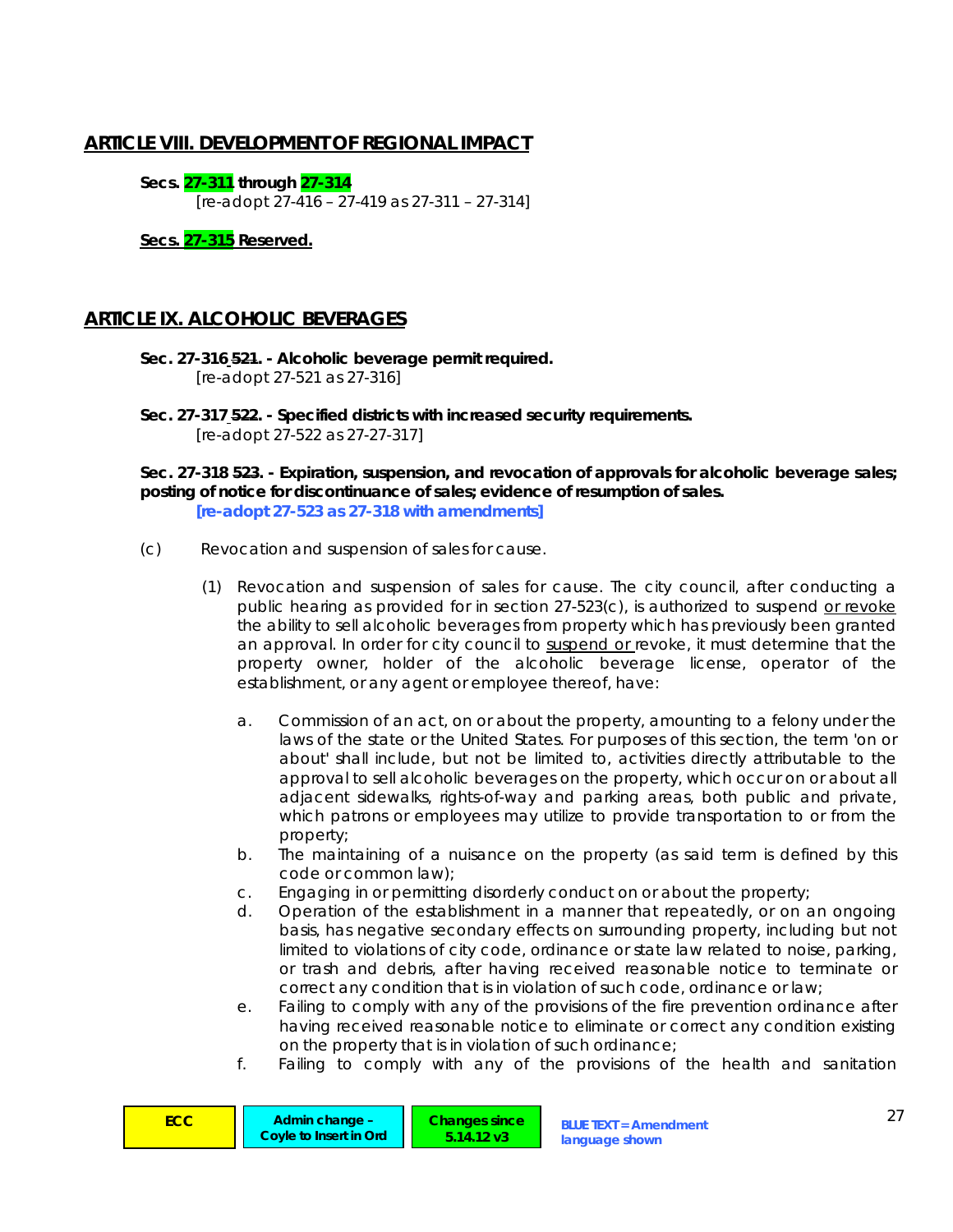ordinances of the city, the county or laws of the state after having received reasonable notice to eliminate or correct any condition existing on the property that is in violation of such ordinances or laws;

- g. Conviction for selling, giving, serving or permitting to be served alcoholic beverages to persons under twenty-one (21) years of age or permitting a person under twenty-one (21) years of age to consume alcoholic beverages on such property, in accordance with state law;
- h. Revocation of a license for the sale of alcoholic beverages by the state department of business and professional regulation, division of alcoholic beverages and tobacco;
- i. The inclusion of false information in applying for an approval to sell alcoholic beverages;
- j. Conviction or withholding of adjudication or finding of delinquency of any patron of the property for underage possession of any alcoholic beverage;
- k. Allowing the sale of alcoholic beverages at or from an establishment, while the license for the sale of alcoholic beverages is suspended by the state department of business and professional regulation, division of alcoholic beverages and tobacco.
- l. Been convicted of the exterior maximum sound levels as provided for in section 14-151, excessive noise.
- m. Violated any part of section 27-524; Records; annual reports; revocation of "R" classification zoning.
- n. Violated any section of chapter 3 or chapter 27—articles XI or XXIV, any condition, limitation or restriction imposed by city council or the zoning administrator at time of approval, or any other section of the City of Tampa Code relating to alcoholic beverages.

 City council may suspend the ability to sell alcoholic beverages for up to thirty (30) days for the first (1st) violation, sixty (60) days for the second (2nd) violation, and ninety (90) days for the third (3rd) violation. Upon the fourth (4th) or subsequent violation, city council may consider revocation of the approval to sell alcoholic beverages. In determining whether to suspend or revoke an approval to sell alcoholic beverages, city council shall consider:

a. The gravity of the violation; and,

b. Any actions taken by the violator to correct the violation; and,

c. Any previous violations committed by the violator.

Unless a public record is exempt from disclosure pursuant to F.S. Ch. 119, the owner of property shall be provided written notice of a violation by the city.

(2) For purposes of section  $(\theta c)$ , the terms "convicted" or "conviction" shall mean being found guilty of, or entering a plea of nolo contendere to, regardless of adjudication, a violation of a municipal or county ordinance or state or federal law, as provided herein. The terms "violation" or "violated" shall mean being found in non-compliance with any part of this chapter–Code and shall include the terms "convicted" or "conviction<sub>4</sub>", as determined by the reviewing city department. In determining whether to suspend or revoke an approval to sell alcoholic beverages, city council shall consider:

The gravity of the violation; and,

Any actions taken by the violator to correct the violation; and,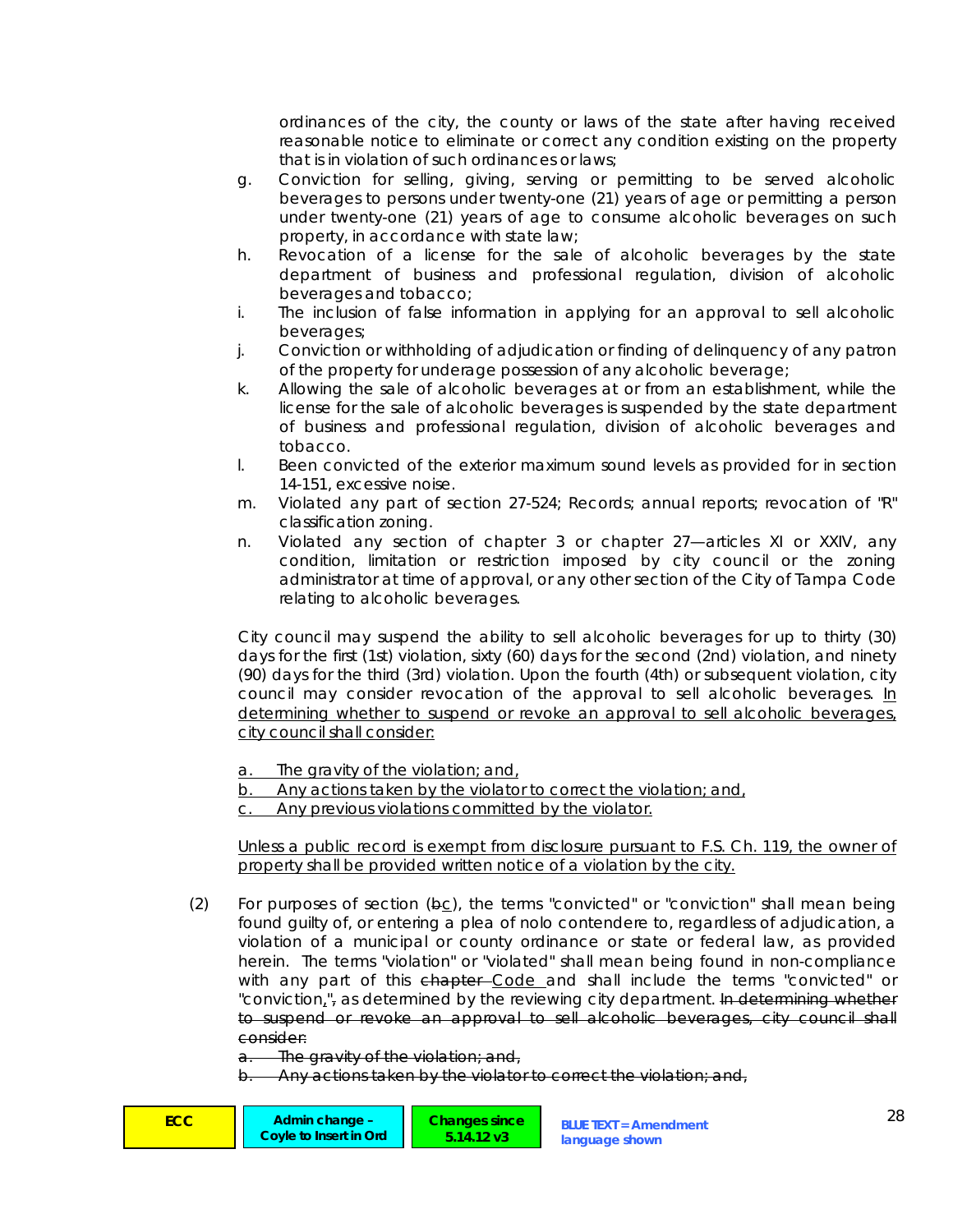Any previous violations committed by the violator.

Unless a public record is exempt from disclosure pursuant to F.S. Ch. 119, the owner of property shall be provided written notice of a violation by the city.

(d) *Notice to owner and licensee of intention to revoke or suspend; public hearing.* Prior to revoking or suspending, city council shall hold a noticed public hearing. The city clerk shall notify the owner of the property and the holder of the alcoholic beverage license by certified mail and newspaper publication pertaining to the property of its intention to revoke or suspend the sale of alcoholic beverages from the subject property. City council shall grant the affected party a public hearing at a time and place to be specified in the notice and at a time not less than thirty (30) days from the date of the notice. If city council suspends or revokes the sale of alcoholic beverages from a property, the City shall cause the subject property to be posted with a notice of such suspension or revocation.

**Sec. 27-319 524. - Records; annual reports; violation of "R" zoning, "R" special use permit, or "alcoholic beverage sales special restaurant" or "alcoholic beverage sales restaurant" special use permit requirements.** 

 *[re-adopt 27-524 as 27-319]* 

# **Sec. 27-320 3-20. - Hours of sale for consumption on and off premises.**   *[re-adopt 3-20 as 27-320 with amendments]*

- (e) For purposes of this section, the terms "hotel"; "motel"; "retail stores selling convenience goods"; "retail stores selling shoppers' goods"; and, "classified use" shall have the following meaning:
	- (1) *Hotel or motel:* A building or group of buildings containing in combination ten (10) or more lodging units intended primarily for rental or lease to transients, by the day or week, as distinguished from a roominghouse, in which occupancy is generally by residents rather than transients. Typically, accessory uses to a hotel or motel include such things as restaurant, bar/lounge, meeting rooms and outdoor recreational areas.
	- (2) *Retail stores selling convenience goods:* Commercial establishments that generally serve day-to-day commercial needs of a residential neighborhood, including but not limited to drugstores, tobacco shops, newsstands, bakeries, confectioneries, delicatessens, meat and produce markets, and food stores with less than ten thousand (10,000) square feet in floor area. Specifically excluded from this class of uses is retail sale of spirits and liquors, as well as sale of alcoholic beverages regardless of alcoholic content for consumption on premises.
	- (3) *Retail stores selling shoppers' goods:* Commercial establishments that, in addition to serving day-to-day commercial needs of a community, also supply the more durable and permanent needs of a whole community, including but not limited to supermarkets, department stores, discount stores, variety stores, hardware and garden supply stores, apparel and footwear stores, florists, gift shops, jewelry stores, book and stationary stores, specialty shops, sporting goods stores, furniture and home furnishing stores, automotive supply stores and appliance stores.
	- (4) *Tampa Convention Center:* Lands and structures owned and operated by the City of Tampa for tourism, entertainment, and convention-related business within the Central Business District. *Classified use:* The use prescribed under Table 4-1 of Chapter 27, City of Tampa Code.

| ECC. | Admin change -<br>Covie to Insert in Ord | <b>Changes since</b><br>5.14.12 v3 | <b>BLUE TEXT = Amendment</b><br>language shown | C |
|------|------------------------------------------|------------------------------------|------------------------------------------------|---|
|------|------------------------------------------|------------------------------------|------------------------------------------------|---|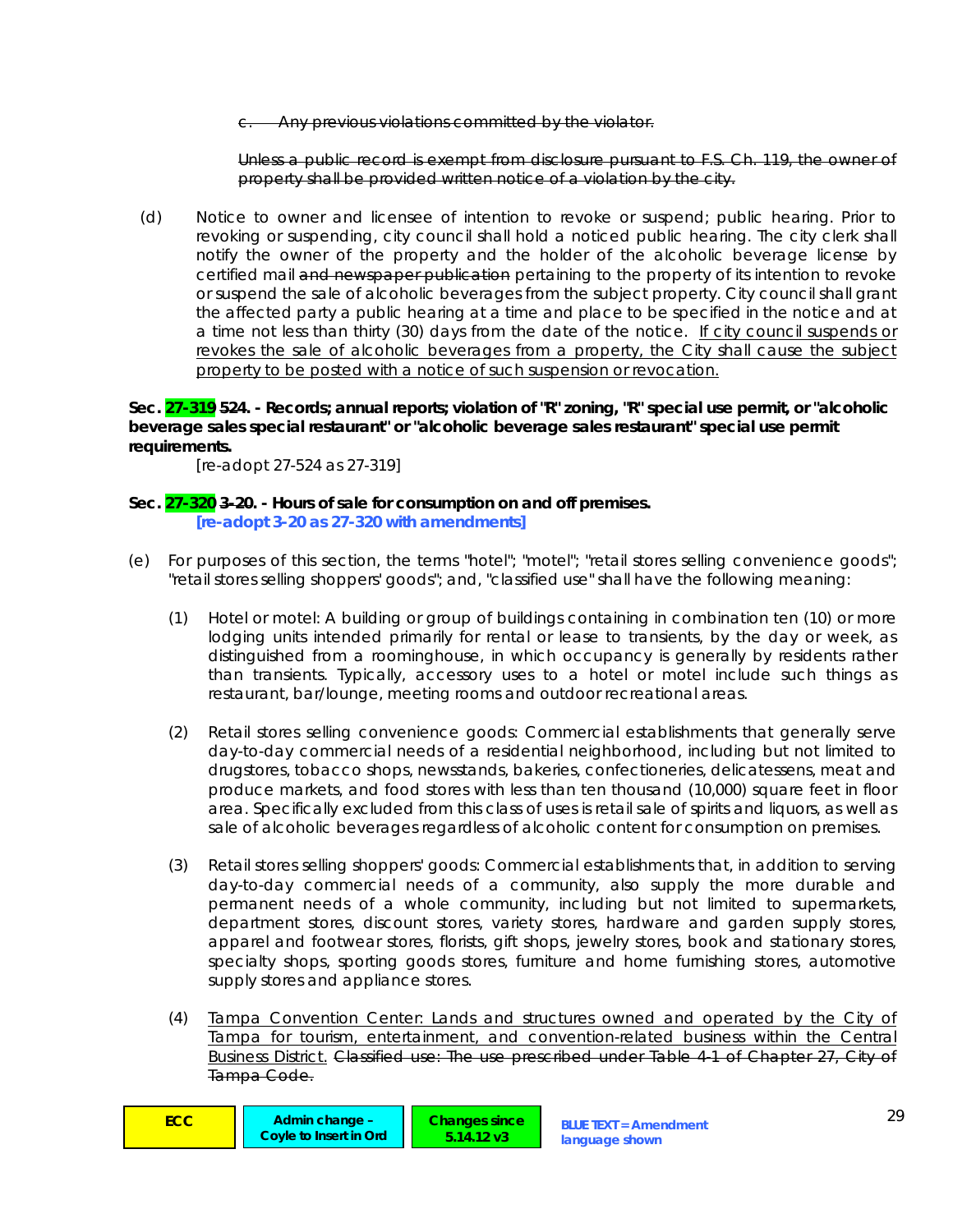**Sec. 27-321 3-22. - Posting on premises of specific conditions relating to establishments that sell alcoholic beverages.** 

 *[re-adopt 3-22 as 27-321]* 

**Secs. 27-322 – 27-325 Reserved.**

# **ARTICLE X LEGAL STATUS AND ENFORCEMENT**

# **DIVISION 1. ENFORCEMENT**

**Secs. 27-326 – 27-326.2**  *[re-adopt 27-501 – 27-503 as 27-326 – 27-326.2]* 

# **DIVISION 2. LEGAL STATUS**

**Secs. 27-327 – 27-327.1**  *[re-adopt 27-541 – 27-542 as 27-327 – 27-327.1]* 

# **Chapter 3 "Alcoholic Beverages"**

# **\*\*Reserve Chapter\*\***

## *MOVE THE FOLLOWING TO CHAPTER 14 MISCELLANEOUS OFFENSES*

**Sec. 3-40. - Consumption and possession of open containers on streets, sidewalks, alleys and other public property.** 

**Sec. 3-41. - Possession, consumption on property operated or supervised by the parks and recreation department; temporary alcoholic beverage special use permits granted for public area, facility, or property operated or supervised by the parks and recreation department.** 

**Sec. 3-42. - Consumption on premises zoned for only off-premises consumption prohibited; exception for wine tastings.** 

**Sec. 3-43. - Damaging signs prohibited.** 

**Sec. 3-44. - Consumption of alcoholic beverages on premises within five hundred feet of property zoned for off premises consumption prohibited.** 

**Sec. 3-45. - Right of entry.** 

**Sec. 3-46. - Police reports.**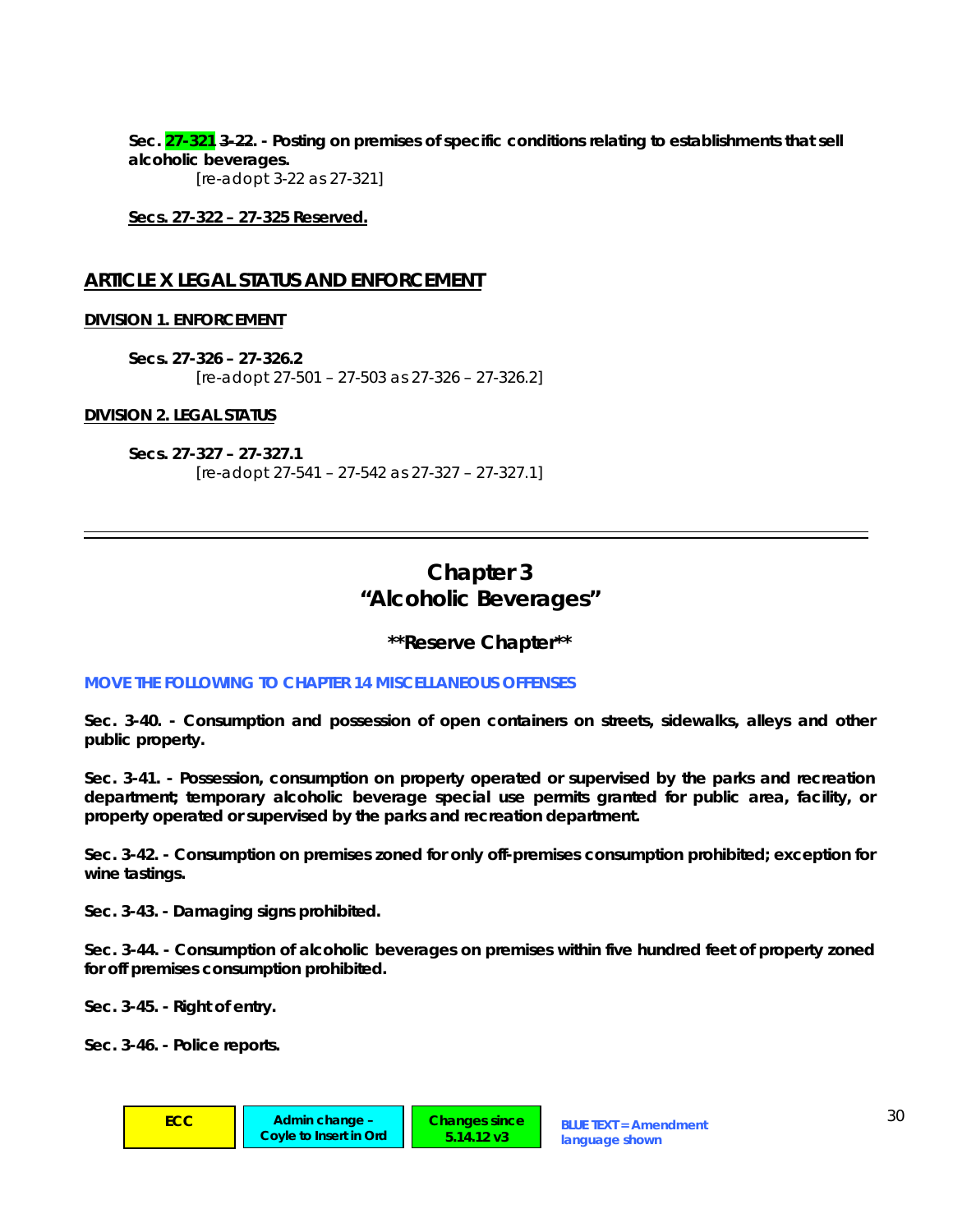# **Chapter 5 "Building Code"**

## **Sec. 5-102.9. Words defined Definitions.**

*Construction services division.* Division within the Planning and Development Department of Growth Management and Development Services charged with enforcing the code.

*Demolition.* The act of razing, dismantling or removal of a building or structure, or portion thereof, to the ground level.

*Department.* The Planning and Development Department of Growth Management and Development Services (PDD or P&D GMDS).

*Director.* The director of the department of PDD GMDS.

## **Sec. 5-102.10. Words not defined.**

*5-102.10.1.* Words not defined herein shall have the meaning stated in the Florida Building Code or other nationally recognized codes, or other documents, manuals or standards adopted elsewhere in this chapter. Words not defined in those documents shall have the meaning stated in the Webster's Ninth New Collegiate Dictionary, as revised.

*5-102.10.2.* In case of a conflict in definitions or codes, the appropriate definition (or code) to be applied shall be the one (1) applicable to the trade in question. In case of a conflict between different parts of this chapter, conflicts within the same code, or conflicts between codes, the more stringent requirements shall be applicable.

*5-102.10.3.* All other terms, phrases, etc defined in Chapter 27.

# **Chapter 13 "Landscaping, Tree Removal and Site Clearing"**

*\*\*\*\*Throughout Chapter – Update references to: "director" , "parks and recreation department" , and "city's urban forester" to "Natural Resources Coordinator" , "planning division" , and "planning and development department"\*\*\*\**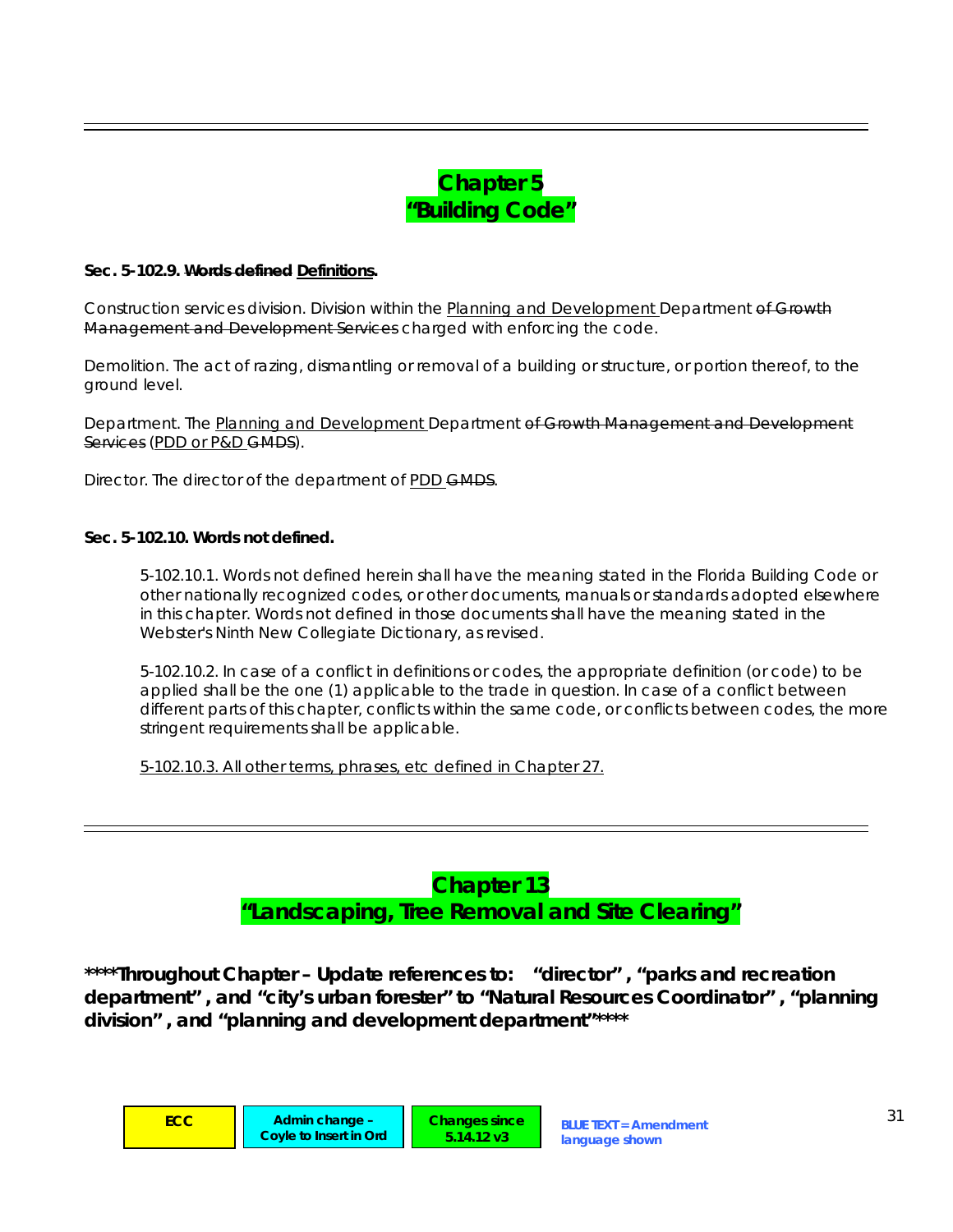# **Chapter 17.5**

# **"Planning and Land Development Affordable Housing, Sustainability, and Concurrency Management System"**

# **ARTICLE I. - AFFORDABLE HOUSING ADVISORY COMMITTEE – (unchanged)**

# **ARTICLE II. LAND DEVELOPMENT CODE RESERVED**

**Sec. 17.5-16 – 17.5-40. - Reserved.**

# **ARTICLE III. - TAMPA COMPREHENSIVE PLAN AND CONCURRENCY MANAGEMENT SYSTEM – (unchanged except 17.5-43 below)**

**Sec. 17.5-43. Definitions.** 

The following words, terms and phrases, when used in this article, shall have the meanings ascribed to them in this section, except where the context clearly indicates a different meaning:

For the purpose of this article, certain abbreviations, terms, phrases, words and their derivatives shall have the meanings as set forth in Chapter 27. **Strike all terms.**

# **ARTICLE IV. LAND DEVELOPMENT VARIANCE REVIEW BOARD – RESERVED**

**Sec. 17.5-71 – 17.5-90. - Reserved.**

# **ARTICLE V. - UPLAND HABITAT PROTECTION – RESERVED**

**Division 1. - General Provisions; Administrative Authority; Definitions. Reserved.**

**Sec. 17.5-91. - Purpose and legislative intent. Reserved. Sec. 17.5-92. - Definitions. Reserved. Sec. 17.5-93. - Administrative authority. Reserved. Sec. 17.5-94. - Administrative guidelines. Reserved. Sec. 17.5-95. - Upland habitat overlay district established; applicability. Reserved. Secs. 17.5-96—17.5-100. - Reserved.** 

**Division 2. - Plans; Documents; Requirements; Etc. Reserved.**

**Sec. 17.5-101. - Upland habitat plan approval; requirements; exemptions. Reserved.**

| ECC | Admin change -<br>Coyle to Insert in Ord | <b>Changes since</b><br>$5.14.12 \text{ v}3$ | <b>BLUE TEXT = Amendment</b><br>language shown | $\cap$ |
|-----|------------------------------------------|----------------------------------------------|------------------------------------------------|--------|
|-----|------------------------------------------|----------------------------------------------|------------------------------------------------|--------|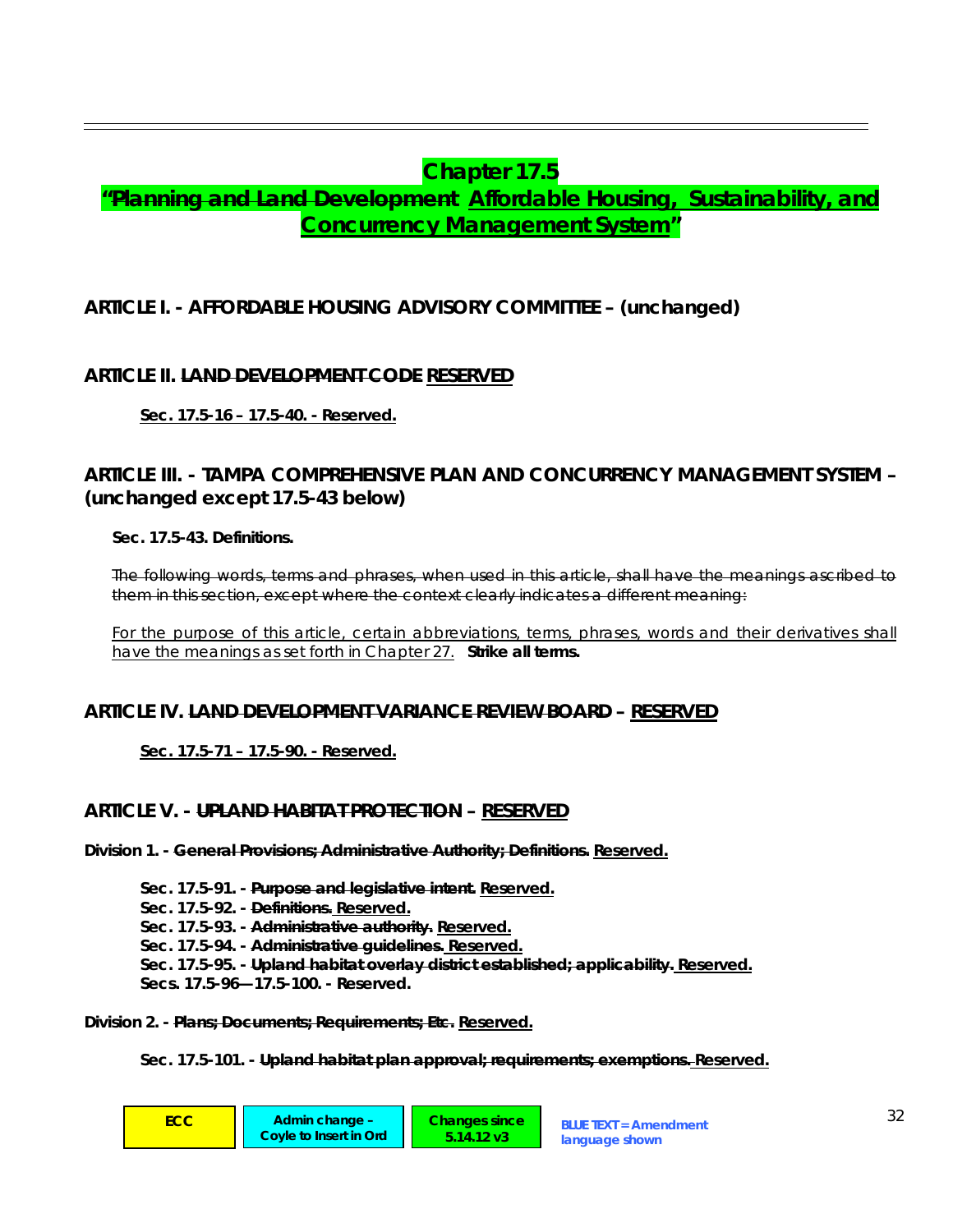**Sec. 17.5-102. - Plan approval application; review; approval and denial; prerequisites; conditions. Reserved.**

**Sec. 17.5-103. - Plan approval duration and extension. Reserved.**

**Sec. 17.5-104. - Plan approval transferability. Reserved.**

**Sec. 17.5-105. - Inspections. Reserved.**

**Sec. 17.5-106. - Plan approval fees—City council to establish. Reserved.**

**Secs. 17.5-107—17.5-112. - Reserved.** 

**Division 3. - Specific Technical Requirements. Reserved.**

**Sec. 17.5-113. - Environmentally sensitive areas—Uplands providing significant and essential wildlife habitat; general provisions. Reserved. Sec. 17.5-114. - Environmentally sensitive areas—Upland significant wildlife habitat. Reserved. Sec. 17.5-115. - Environmentally sensitive areas—Upland essential wildlife habitat. Reserved. Sec. 17.5-116. - Natural preserves. Reserved. Sec. 17.5-117. - On-site preservation. Reserved. Sec. 17.5-118. - Off-site preservation. Reserved. Sec. 17.5-119. - Inventory. Reserved. Sec. 17.5-120. - Penalty restoration fund. Reserved. Sec. 17.5-121. - Technical standards may be established. Reserved. Sec. 17.5-122. - Appendices adopted. Reserved. Secs. 17.5-123—17.5-128. - Reserved. Reserved.**

**Division 4. - Enforcement; Sanctions; Appeals. Reserved.**

- **Sec. 17.5-129. Failure to obtain plan approval. Reserved.**
- **Sec. 17.5-130. Stop work and emergency orders. Reserved.**
- **Sec. 17.5-131. Violations; enforcement authority and remedies. Reserved.**
- **Sec. 17.5-132. Appeal methods. Reserved.**
- **Sec. 17.5-133. Variances. Reserved.**
- **Secs. 17.5-134—17.5-140. Reserved.**

# **ARTICLE VI. CONCURRENCY MANAGEMENT PROCEDURES TECHNICAL MANUALS**

- **Division 1. Authority To Establish.**
- **Division 2. Stormwater Technical Standards Manual For Private Development Adopted. Reserved. Sec. 17.5-142. - Technical standards may be established. Reserved.**

**Secs. 17.5-143—17.5-150. - Reserved.** 

**Sec. 17.5-151. Stormwater Technical Standards Manual for Private Development adopted. Reserved.** *[re-adopt 17.5-151 as 21-116.1]* 

**Secs. 17.5-152—17.5-159. - Reserved.** 

| Division 3. - Technical Standards Manual For Sewer Adopted. Reserved.    |  |
|--------------------------------------------------------------------------|--|
| Sec. 17.5-160. - Technical Standards Manual for Sewer adopted. Reserved. |  |

*[re-adopt 17.5-160 as 26-313]*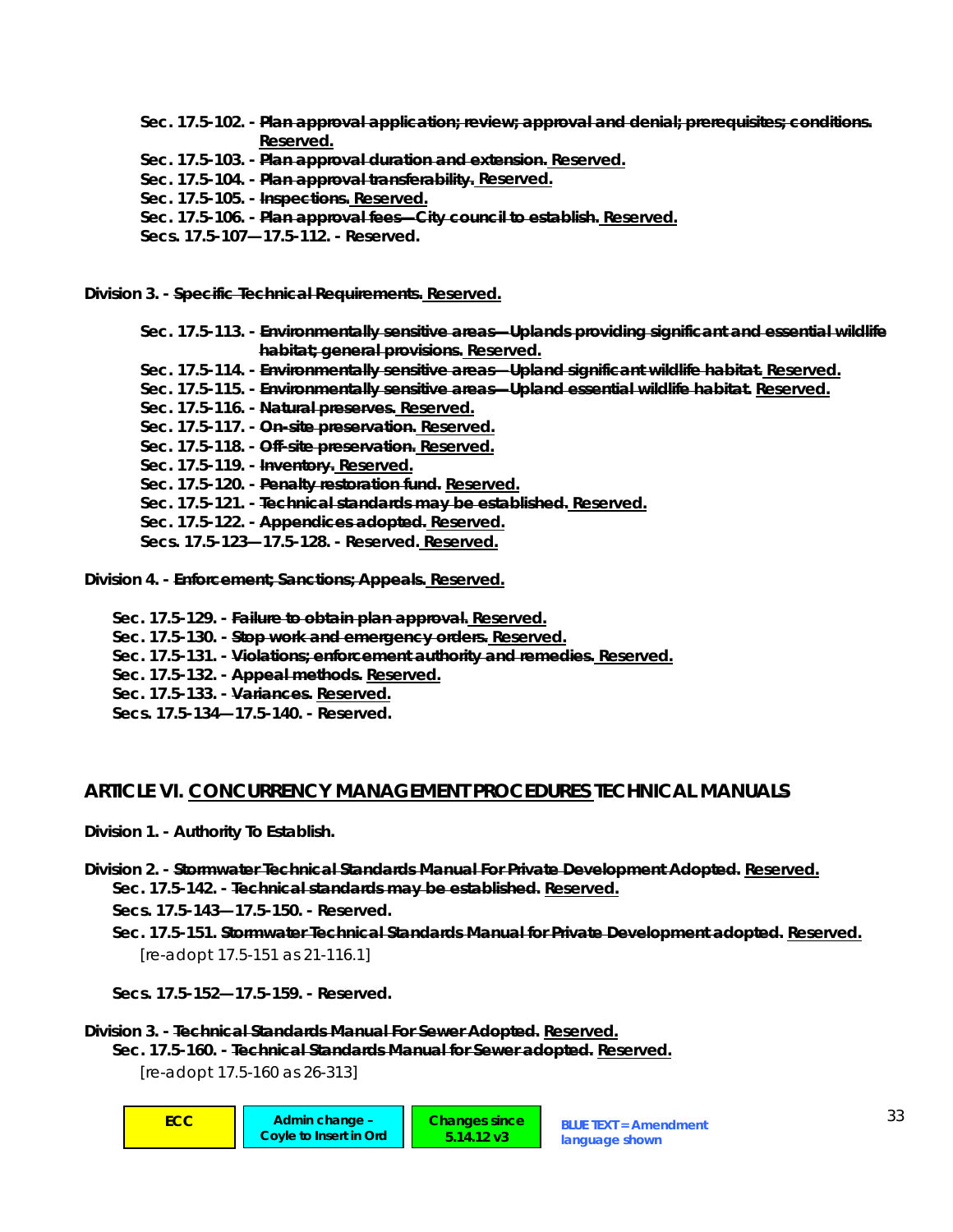- **Sec. 17.5-161. Technical Standards Manual for Water adopted. Reserved.** *[re-adopt 17.5-161 as 26-314]*
- **Sec. 17.5-162. Technical Standards Manual for Reclaimed Water adopted. Reserved.** *[re-adopt 17.5-162 as 26-315]*  **Secs. 17.5-163—17.5-169. - Reserved.**

**Division 4. - Reserved**.

- **Division 5. Concurrency Management Procedures Manual.**
- **Division 6. Historic District And Landmark Design Guidelines. Reserved. Sec. 17.5-190. - Tampa Heights Historic District Design Guidelines. Reserved.**  *[re-adopt 17.5-190 as 27-272]* 
	- **Sec. 17.5-191. Seminole Heights Historic District Design Guidelines. Reserved.**  *[re-adopt 17.5-191 as 27-273]*
	- **Sec. 17.5-192. Hyde Park Historic District Design Guidelines. Reserved.**  *[re-adopt 17.5-192 as 27-274]*
	- **Sec. 17.5-193. Ybor City Historic District Design Guidelines. Reserved.**  *[re-adopt 17.5-193 as 27-275]*
	- **Secs. 17.5-194—17.5-200. Reserved.**

**ARTICLE VII. THE CITY OF TAMPA SUSTAINABILITY ORDINANCE – (unchanged)** 

# **Chapter 20.5 "Signs"**

**\*\*Delete Chapter\*\*** 

**Chapter 21 "Stormwater Management"** 

**Sec. 21-116.1.17.5-151. Stormwater Technical Standards Manual for Private Development adopted.**